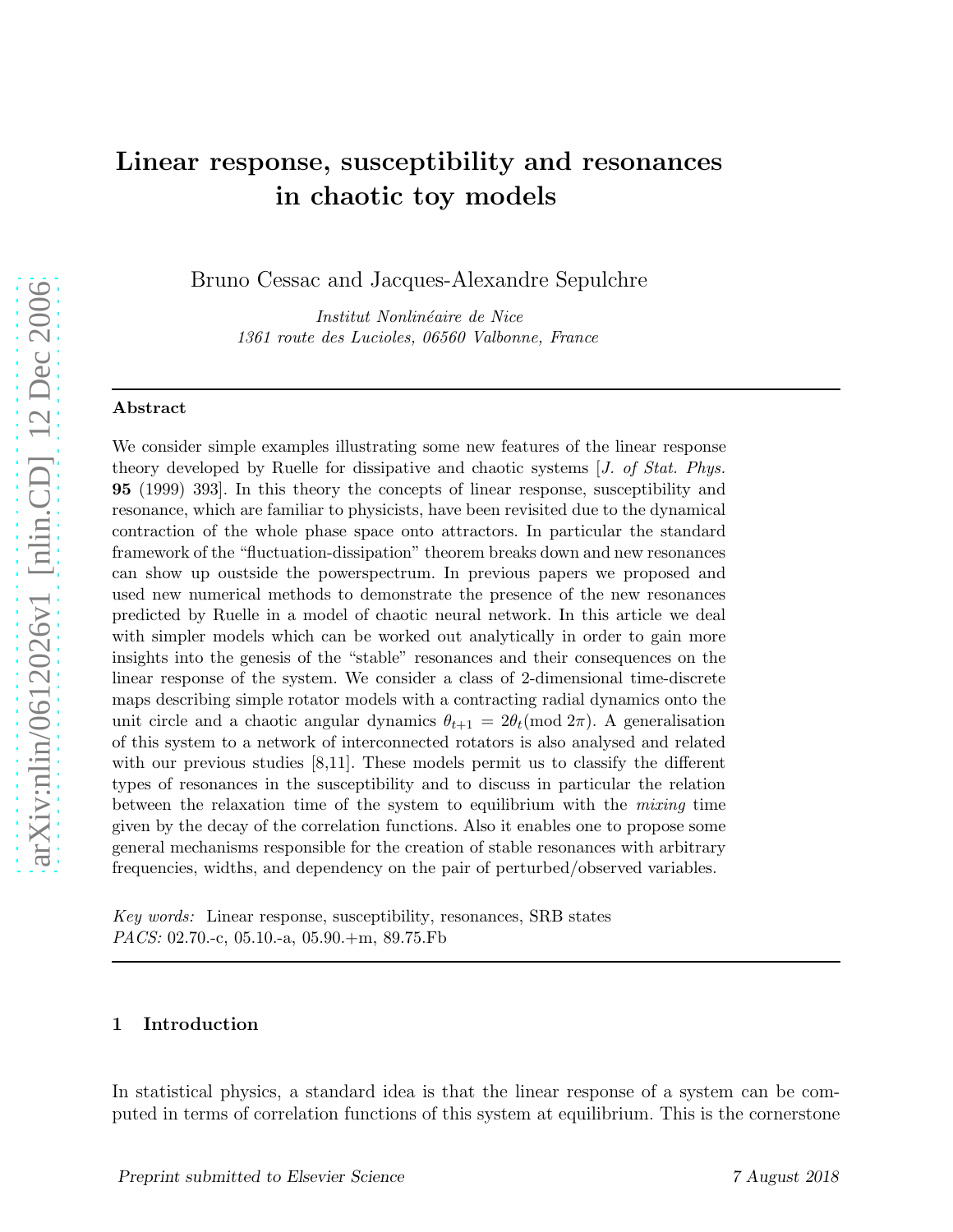of important results like the fluctuation-dissipation theorem [1,2]. More recently a general theory for the linear response for hyperbolic systems has been developed by Ruelle [3,4]. This theory shows that the picture of correlation functions is incomplete in this case. In this situation a linear response function has in general two contributions, corresponding respectively to the expanding (unstable) and the contracting (stable) directions of the hyperbolic dynamics. Although the first contribution, called in the sequel the unstable response function, can still be associated with some correlation function, this is not true for the second contribution, named the *stable* response function<sup>[1](#page-1-0)</sup>. This property transfers to the complex susceptibility, i.e. the frequency-dependent responses of the system, for which we can also distinguish between two types of resonances, namely the stable and the unstable resonances.

Computations of the linear response in specific chaotic systems have been performed by several authors  $[5]-[7]$ . For example in  $[5]$ , Falcioni *et al.* discuss and numerically apply a simple method to calculate the (impulse) linear response function. The procedure is an averaging on perturbations of the system by means of Dirac kicks. However, as estimated by the authors, the convergence of this method is slow in the time-domain. Another study has been performed by Reick in [7], who uses a different technique, averaging the effects of time-periodic perturbations. With this method he numerically demonstrates the existence of linear response in the Lorentz system, although the latter is known to be nonhyperbolic. Neither of these previous works, however, obtain evidence of the stable resonances predicted by Ruelle. Let us remark that contrary to the present study, these papers do not consider chaotic systems with state-dependent perturbations.

In a recent work we have illustrated for the first time the prediction of Ruelle on a simple model of networks of interconnected units exhibiting chaotic dynamics [8]. Using independently the same averaging procedure as [7], we managed to compute the susceptibility  $\hat{\chi}_{ij}(\omega)$ and its complex poles. (Here  $\hat{\chi}_{ij}(\omega)$  denotes the complex amplitude of the average response of unit i to a harmonic excitation of unit j at frequency  $\omega$ ). Our numerical method could not provide separately the unstable and the stable contributions in the susceptibility, but our results demonstrated the existence of stable poles in  $\hat{\chi}_{ij}(\omega)$  by setting in evidence poles which were not in the set of poles of the correlation functions (the Ruelle-Pollicott resonances [9,10]).

On the other hand our numerical results pointed out towards interesting features whose consequences are worth to explore further. First, stable resonances in  $\hat{\chi}_{ij}$  can be specific to the pair  $ij$ . This property, which is not true in general for the Ruelle-Pollicott resonances, is quite useful for networks as it can be used to transmit an amplitude modulated signal between two specific units in the network [11]. Another unexpected feature is that the average relaxation time of unit i to an impulse perturbation of unit j (which can be predicted by

<span id="page-1-0"></span><sup>&</sup>lt;sup>1</sup> Though the terminology "stable", "unstable" is a little bit confusing when dealing with linear response and resonances, we use it because it refers explicitely to unstable and stable spaces in the tangent space of the attractor. The mechanism leading to the existence of a stable and unstable contribution of the linear response are of completely different nature: this is exponential contraction for the stable part and this is exponential mixing for the unstable part.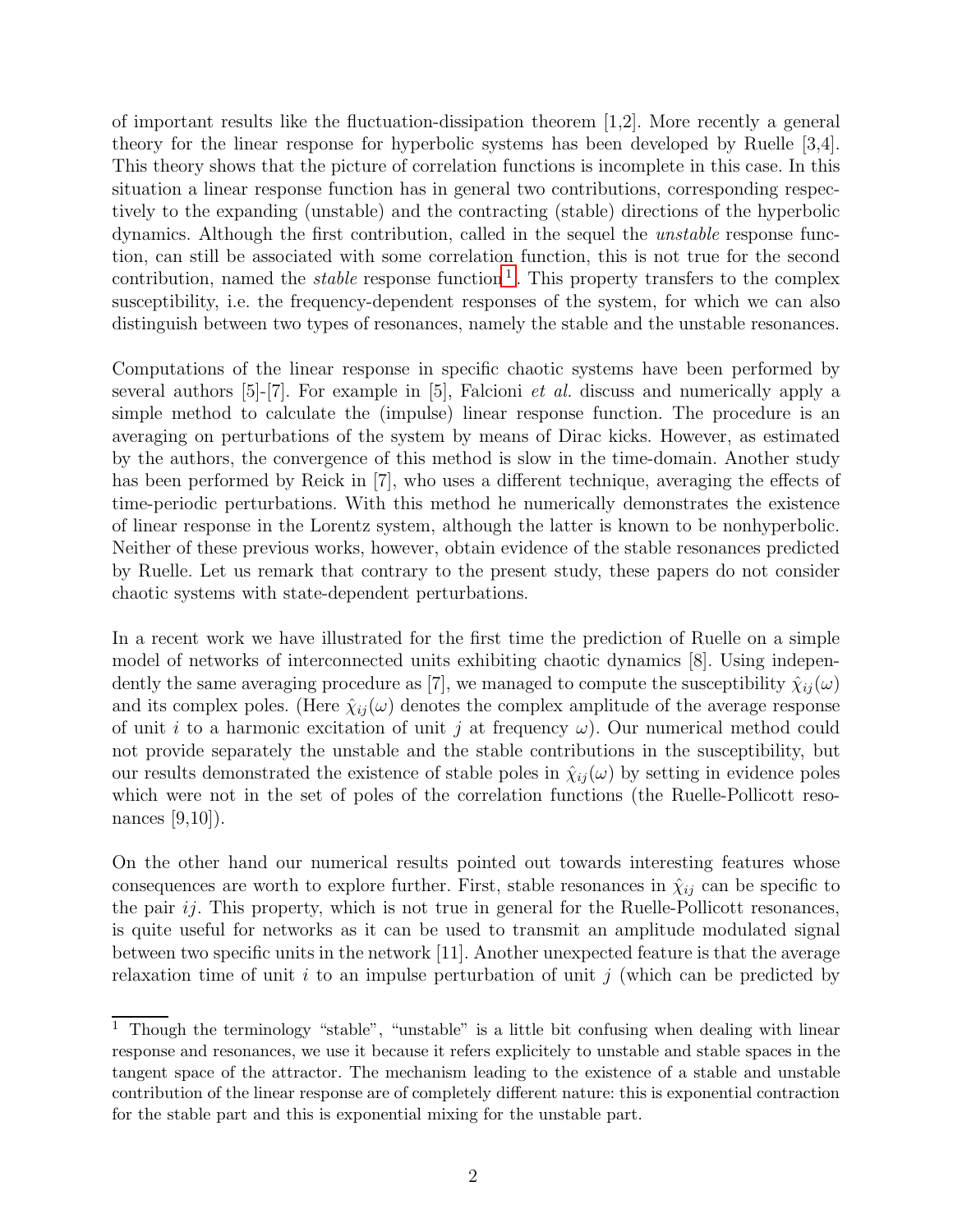Fourier transform of  $\hat{\chi}_{ij}(\omega)$  can extend on a much longer time lapse than the *mixing* time, i.e. the decay time associated with the correlation functions.

These properties cannot be understood in the framework of the classical fluctuation-response theorem. Indeed they reflect the presence of the stable contribution of the response functions which are not correlation functions. However the stable response or the stable susceptibility are difficult to extract numerically. Therefore the goal of the present paper is to study a class of toy models for which the stable and unstable decomposition of response functions can be worked out explicitly. In particular these examples clearly show the relative contributions of correlation and non-correlation terms in the response functions, and their treatment helps to better understand the above properties revealed in networks. These simple examples are also treated numerically. This allows one to validate the numerical procedure used in [8,11].

In the next Section we recall some elements of Ruelle's theory which will be extensively used later on. We formally derive his general response formula by using the method of the impulse response and then introduce the definition of susceptibility as being its Fourier transform. In Section 3 we treat the basic example  $\theta_{t+1} = 2\theta_t \pmod{2\pi}$  in this framework and discuss briefly the issue of the non-invertibility of this dynamics. This elementary example serves also to describe and to test numerical methods. Section 4 concerns class of uniformly hyperbolic systems which modelise chaotic rotators in the plane. Various extensions of the simplest model are considered in the following subsections so as to discuss properties of the stable resonances. They are summarised in the Conclusions. An appendix of the paper presents a natural extension of our chaotic rotator model in higher dimensions for which some properties generalise directly.

# 2 A general linear response formula of Ruelle

We start by reviewing some results of the linear response theory obtained by Ruelle [3,4]. We concentrate on the particular case of autonomous dynamical systems described by iterations of a map. Consider the following systems whose dynamics is governed by the recurrence equation:

$$
\mathbf{x}_{t+1} = \mathbf{F}(\mathbf{x}_t) \tag{1}
$$

where  $t \in \mathbb{Z}$ ,  $\mathbf{x} \in M$ , and M is the phase space, e.g. a compact manifold in  $\mathbb{R}^N$ . The map is defined by a smooth function  $F(x)$ , not necessarily invertible, and  $x_t$  denotes the state of system at time t. We also use the notation  $\mathbf{F}(\mathbf{x}_t) = \mathbf{F}^t(\mathbf{x}_0)$ . The dynamics of (1) is assumed to be chaotic, mixing and associated with an ergodic measure  $\rho_F$  of Sinai-Ruelle-Bowen type (SRB) [4,12]. This implies that any measurable observable  $A(\mathbf{x})$  has a time average

$$
\overline{A} = \lim_{T \to \infty} \frac{1}{T} \sum_{t=0}^{T} A(\mathbf{F}^t(\mathbf{x}))
$$
\n(2)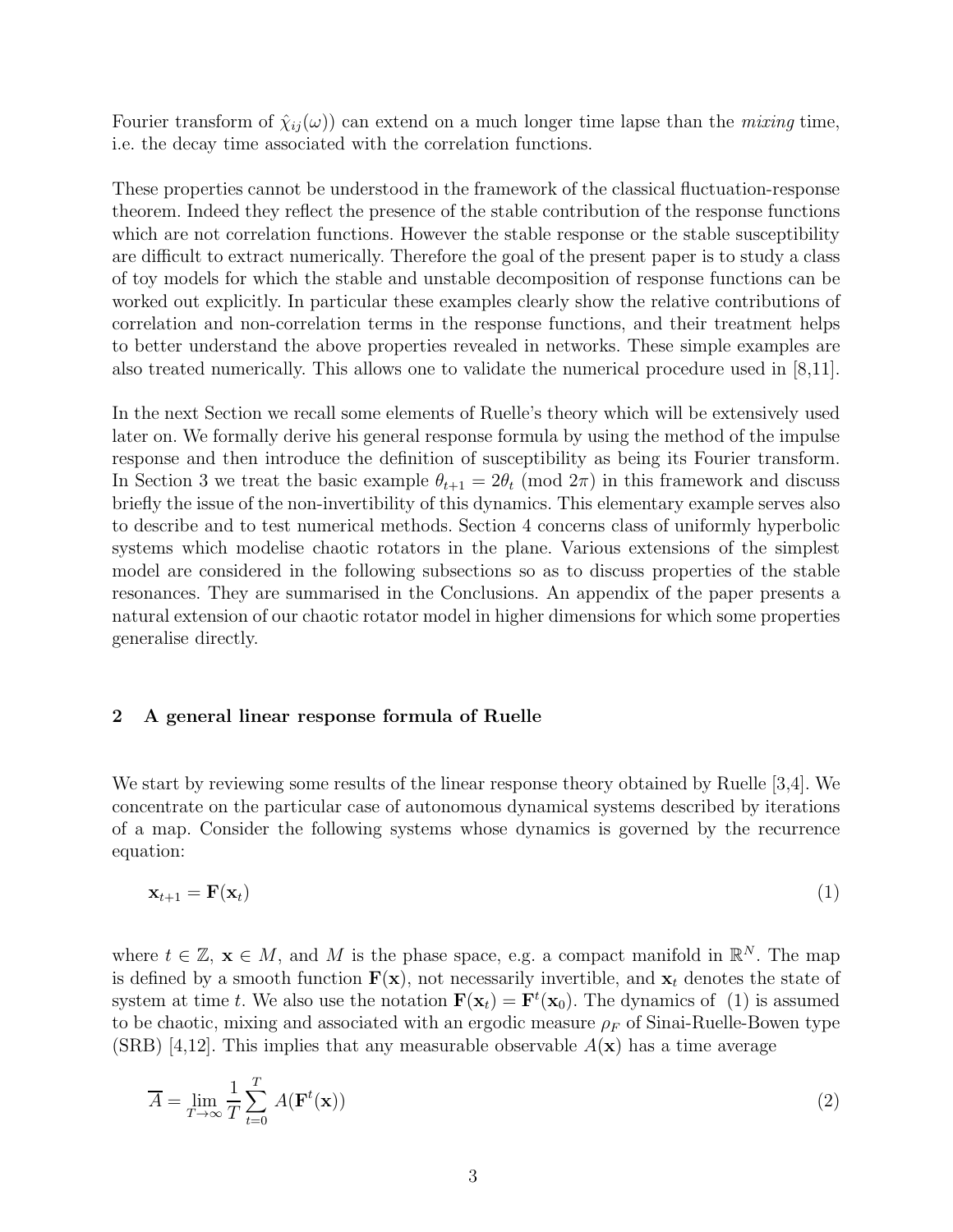which is equal to its ensemble average:

$$
\langle A \rangle = \int \rho_F(d\mathbf{x}) A(\mathbf{x}) = \lim_{t \to \infty} \int d\mathbf{x} A(\mathbf{F}^t(\mathbf{x})) \tag{3}
$$

for almost every initial conditions  $x$  selected with respect to the Lebesgue measure  $dx$ . Note that in eq. (3),  $\rho_F$  equivalently denotes the image of the Lebesgue measure under  $F^t$ , i.e.  $\rho_F = \lim_{t \to \infty} F^{*t}$  dx where the system is assumed to be mixing.

# Example:

We consider a first model which will be dealt with in next Sections. This simplest example for system (1) is given by the mapping:

$$
\theta_{t+1} = f(\theta_t) \tag{4}
$$

with  $f : \theta \mapsto 2\theta \pmod{2\pi}$  defined on the unit circle. This system is chaotic with Lyapunov exponent log 2. This means that a small perturbation  $\delta\theta$  of any initial condition  $\theta$  is locally amplified in time with speed  $2<sup>t</sup>$ . On the other hand, on the unit circle, the difference between the initial trajectory and the perturbed one is blurred in time. In other words, despite the sensitivity to initial condition, the mean effect of the perturbation  $\delta\theta$  applied at time  $t = 0$ only on observables of this system vanishes in time. This is readily seen as a consequence of the ergodic property  $A = \langle A \rangle$ , namely:

$$
\lim_{T \to \infty} \frac{1}{T} \sum_{t=0}^{T} A(f^t(\theta + \delta \theta)) = A >
$$

for almost every initial conditions. Let us recall that in this example the SRB measure is  $d\theta/2\pi$  and so  $\lt A \gt \approx \frac{1}{2\pi}$  $\frac{1}{2\pi} \int_0^{2\pi} d\theta A(\theta).$ 

Therefore in the class of chaotic systems considered here, a single perturbation of initial condition has no effect on the mean value of any observable, although the short time effect of this perturbation can be important. Now let us suppose that one applies on system (1) a permanent perturbation depending on time t and possibly on the state  $x_t$  of this system. Then the goal of the response theory is to study how the mean values of observables are affected by this change, compared with the unperturbed system. This problem is not easy in general because in this case the SRB state is asymptotically different from the one of the unperturbed system.

Thus now let us consider a perturbed version of system (1) governed by the following equation:

$$
\tilde{\mathbf{x}}_{t+1} = \tilde{\mathbf{F}}_t(\tilde{\mathbf{x}}_t) \stackrel{\text{def}}{=} \mathbf{F}(\tilde{\mathbf{x}}_t) + \boldsymbol{\xi}_{t+1}(\tilde{\mathbf{x}}_t)
$$
\n(5)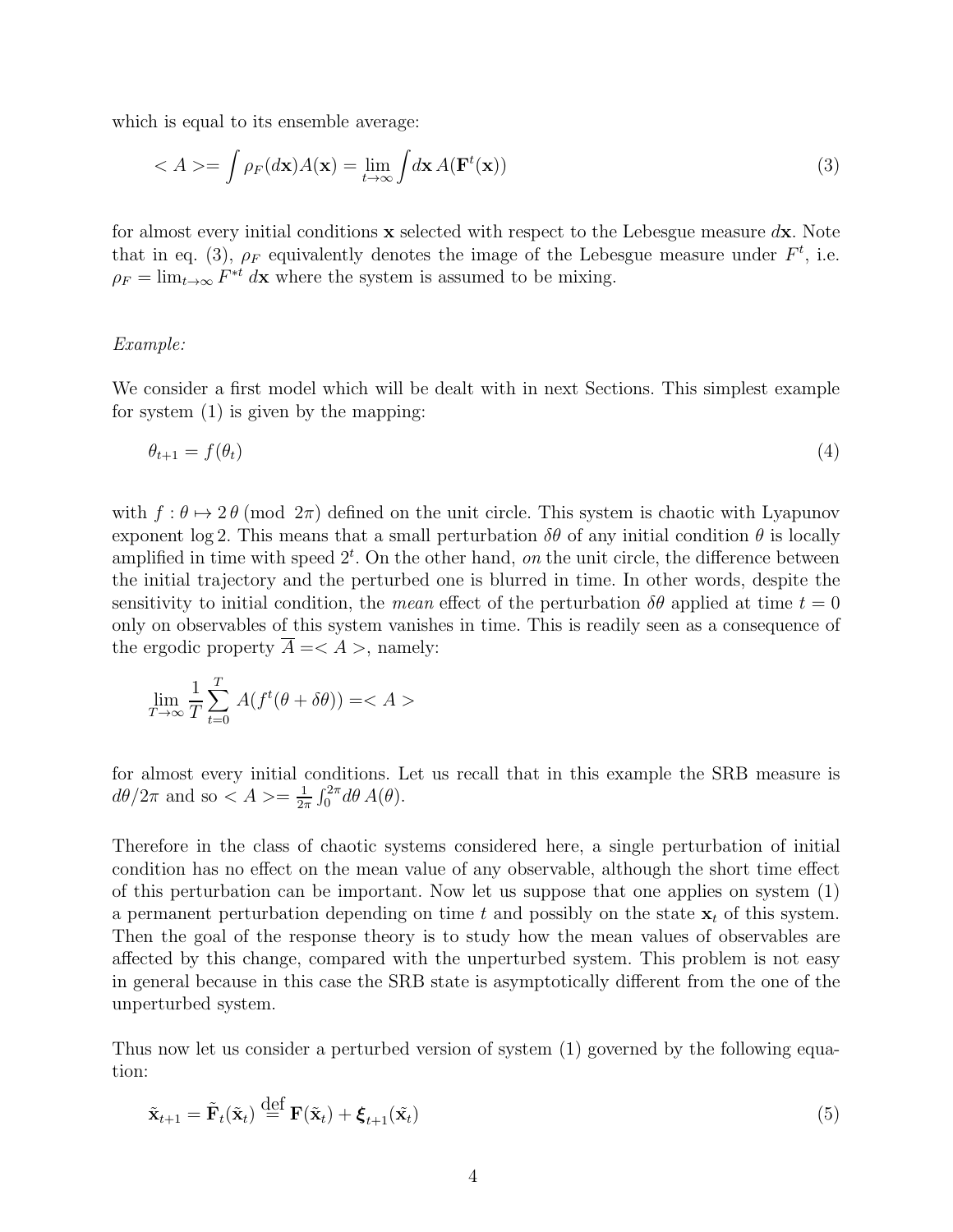The term  $\xi_{t+1}(\mathbf{x})$  defines the perturbation <sup>[2](#page-4-0)</sup>. The iterate at time t of initial condition  $\mathbf{x}_s$  taken at time s will be denoted  $\tilde{\mathbf{x}}_t = \tilde{\mathbf{F}}^{(t,s)}(\tilde{\mathbf{x}}_s)$ . (In the following we will abandon the tilde notation on  $x$  when no confusion is possible). Then one can define the mean value of observable  $A$ with respect to the perturbed system as [3]:

$$
\langle A \rangle_t = \lim_{s \to -\infty} \int d\mathbf{x} \, A(\tilde{\mathbf{F}}^{(t,s)}(\mathbf{x})) \tag{6}
$$

#### 2.1 The impulse linear response

The goal of the *linear* response theory aims to compute  $\langle A \rangle_t - \langle A \rangle$  to first order in  $\xi$ . This will be denoted by  $\langle \delta A \rangle_t$ . The relevance of this concept in chaotic dynamical systems has been analysed by Ruelle. The latter introduced the concept of differentiation of a SRB state in [13] and provided general formula for its computation in [3,4] under the asumption of uniform hyperbolicity.

We (formally) derive the formula of Ruelle in a different way by using the method of the impulse perturbation. Consider a perturbation of the form  $\xi_t(\mathbf{x}) = \xi(\mathbf{x}) \delta_{t\tau}$ . In this case, and if  $t \geq \tau > s$  one can write:

$$
\tilde{\mathbf{F}}^{(t,s)} = \tilde{\mathbf{F}}_{t-1} \circ \cdots \circ \tilde{\mathbf{F}}_{\tau-1} \cdots \circ \tilde{\mathbf{F}}_s = \mathbf{F}^{t-\tau} \circ (\mathbf{F} + \boldsymbol{\xi}) \circ \mathbf{F}^{\tau-s-1}
$$

since  $\tilde{\mathbf{F}}_t = \mathbf{F}$  for all t except for  $\tilde{\mathbf{F}}_{\tau-1} = \mathbf{F} + \boldsymbol{\xi}$ . Therefore eq. (6) becomes:

$$
\langle A \rangle_t = \lim_{s \to -\infty} \int d\mathbf{x} \left[ A \circ \mathbf{F}^{t-\tau} \circ (\mathbf{F} + \boldsymbol{\xi}) \circ \mathbf{F}^{\tau-s-1} \right] (\mathbf{x})
$$

$$
= \int \rho_F(d\mathbf{x}) \left[ A \circ \mathbf{F}^{t-\tau} \right] (\mathbf{F}(\mathbf{x}) + \boldsymbol{\xi}(\mathbf{x}))
$$

where we have used eq. (3) to take the limit  $s \to -\infty$ . On the other hand, by using the invariance of  $\rho_F$  under **F**, one can write  $\langle A \rangle = \int \rho_F(d\mathbf{x}) \left[ A \circ \mathbf{F}^{t-\tau} \right] (\mathbf{F}(\mathbf{x}))$ . Consequently, the impulse response at time  $t > \tau$  can be set under the following form:

$$
\langle A \rangle_t - \langle A \rangle = \int \rho_F(d\mathbf{x}) \left[ (A \circ \mathbf{F}^{t-\tau})(\mathbf{F}(\mathbf{x}) + \xi(\mathbf{x})) - (A \circ \mathbf{F}^{t-\tau})(\mathbf{F}(\mathbf{x})) \right] \tag{7}
$$

Although the expression (7) is valid beyond the linear regime, this form is useful for computing the linear response  $<\delta A>_t$ . The latter will be denoted  $\chi_{A\xi}(t-\tau)$  and can be readily

<span id="page-4-0"></span> $\overline{2}$  The subscript  $t+1$  in eq. (5) is neither a missprint neither a violation of causality. The motivation to denote the perturbation acting on  $x_t$  by  $\xi_{t+1}$  instead of  $\xi_t$  is that it allows one to write the subsequent convolution formula (9) and the Fourier transform (10) into the standard forms they have for continuous time systems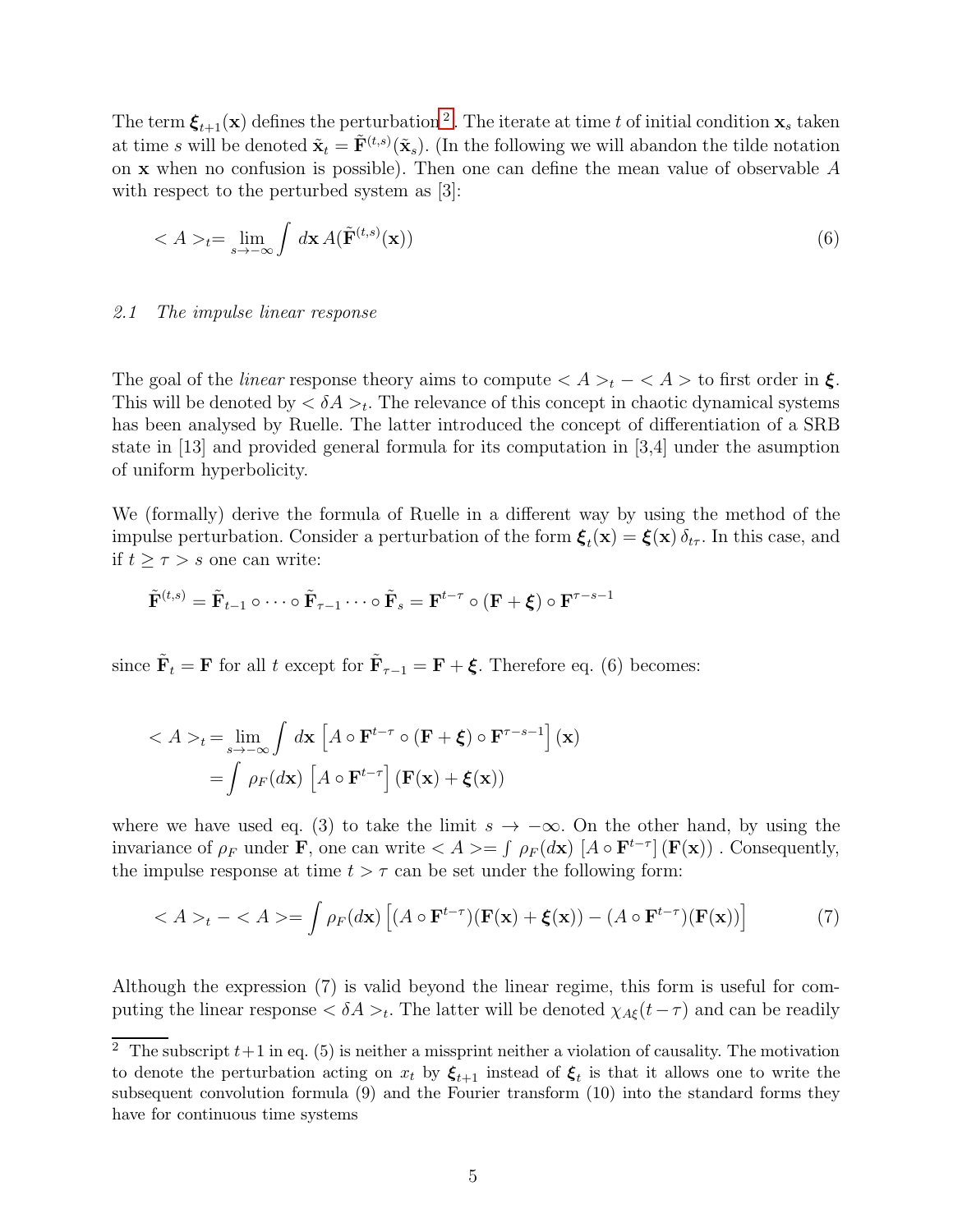deduced as the first order Taylor expansion of (7):

$$
\chi_{A\xi}(t-\tau) = \int \rho_F(d\mathbf{x}) \nabla (A \circ \mathbf{F}^{t-\tau})(\mathbf{F}(\mathbf{x})) \cdot \boldsymbol{\xi}(\mathbf{x})
$$
\n(8)

Now a general time-dependent perturbation  $\xi_t(\mathbf{x})$  can be written as the sum of impulses  $\xi_t(\mathbf{x}) = \sum_{\tau=-\infty}^t \xi_\tau(\mathbf{x}) \delta_{t\tau}$ . Thus, the linear response is given by a superposition of terms like (8), namely:

$$
\langle \delta A \rangle_t = \sum_{\tau = -\infty}^t \chi_{A\xi}(t - \tau) \cdot \boldsymbol{\xi}_{\tau}(\mathbf{x}) \tag{9}
$$

This general convolution formula is the linear response derived by Ruelle in [3,4]. Note that it is not evident that the series converge. This point was initially raised in the famous objection of van Kampen [14]; Due to the existence of unstable directions and positive Lyapunov exponents, one would actually expect that the linear response diverges. However, this issue was highlighted by the statistical physics arguments of Kubo [15] and by several subsequent studies, as the ones of Falcioni et al. [5] and the recent contribution of Bofetta et al. [6]. In the present context where one assumes the uniform hyperbolicity, one can follow the argument of Ruelle who has shown, by using projections on the local stable and unstable subspace, that the unstable part is a correlation function, thus the series converges due to (exponential) mixing occuring in uniformly hyperbolic systems; on the other hand the stable part converges due to exponential contraction.

#### 2.2 The susceptibility

From eqs. (8)-(9), considering perturbations of the form  $\xi_t(\mathbf{x}) = \xi(\mathbf{x}) e^{-i\omega t}$ , it is easy to show that the linear response of (the mean value of) observable  $A$  is given by

$$
\langle \delta A \rangle_t = \hat{\chi}_{A\xi}(\omega) e^{-i\omega t}
$$

where the complex amplitude

$$
\hat{\chi}_{A\xi}(\omega) = \sum_{t=-\infty}^{\infty} \chi_{A\xi}(t) e^{i\omega t}
$$
\n(10)

is called the *susceptibility*. The latter is nothing but the Fourier transform of the impulse response  $\chi_{A\xi}(t)$  of observable A with respect to perturbation  $\xi$  (with  $\chi_{A\xi}(t) = 0$  for  $t < 0$ ). Conversely, the impulse response can be computed from the susceptibilty by inverse Fourier transform  $\chi_{A\xi}(t) = \frac{1}{2\pi} \int_0^{2\pi} \hat{\chi}_{A\xi}(\omega) e^{-i\omega t} d\omega$ .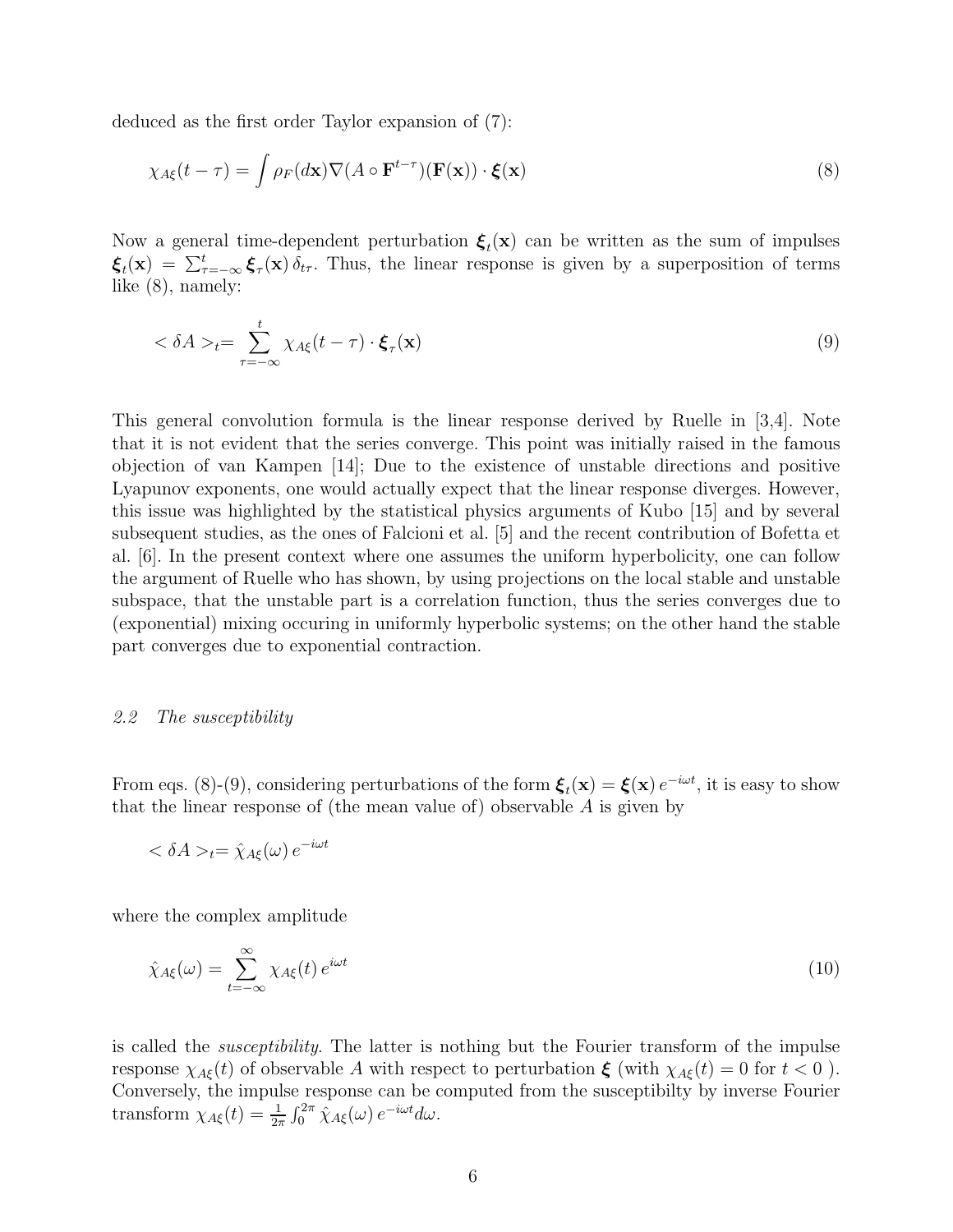Our derivation of eq. (9) gives a straightforward but non rigorous way to obtain the linear response, and in particular the susceptibility, for dynamical systems of the form (1). The rigorous analysis has been done by Ruelle. In fact, in refs. [3,4] using the hypothesis of uniform hyperbolicity of the systems. Ruelle goes much beyond the eqs. (8)-(10) by proving a general decomposition of the response functions into two terms –stable and unstable– which stems from the natural foliation of the phase space into stable and unstable manifolds and its implications for the SRB measure. In the following Sections, instead of rephrasing Ruelle's theory about this decomposition proved for a general system, the goal is to apply this concept on simple systems in order to figure out some of its consequences already observed in our previous works [8,11]. Prior to analyse these effects, we review in next paragraph the simplified case where the system has only expanding directions and so no contractions in phase space.

# 3 Purely expanding dynamics.

#### 3.1 A basic example.

We start by considering the model of example 1 introduced above  $(f : \theta \mapsto 2\theta \mod 2\pi)$ , perturbed by a small periodic forcing  $\epsilon \xi_t = \epsilon \xi e^{-i\omega t}$ , namely:

$$
\theta_{t+1} = f(\theta_t) + \epsilon \xi(\theta_t) e^{-i\omega(t+1)} \tag{11}
$$

Let us consider the observable  $A(\theta) =$  "the value of  $\theta$  in  $[0, 2\pi)$ " [3](#page-6-0). When  $\epsilon = 0$ , we have  $\langle A(\theta) \rangle = \pi$ . Then, following the discussion of the previous Section, the mean value of  $A(\theta)$  in the perturbed system is given by  $A(\theta) >_t = \pi + \epsilon \hat{\chi}(\omega)e^{-i\omega t}$ . In this expression the susceptibility  $\hat{\chi}(\omega)$  is the Fourier transform of the impulse response  $\chi(t)$  and the latter can be computed according to eq. (8) as:

$$
\chi(t) = \frac{1}{2\pi} \int_{0}^{2\pi} d\theta \, \partial_{\theta} (A \circ f^{t})(f(\theta)) \, \xi(\theta) \tag{12}
$$

for  $t \geq 0$ . The notation  $\partial_{\theta}(A \circ f^t)(f(\theta))$  means the derivative w.r.t.  $\theta$  of  $A(f^t(\theta))$  evaluated at  $f(\theta)$ . To treat eq. (12) one wishes to use a change of variable  $\phi = f(\theta)$  followed by an integration by part. This would lead us to the fluctuation response theorem. Since  $f$  is not assumed invertible, the proposed change of variable is not straightforward. We shall come

<span id="page-6-0"></span><sup>&</sup>lt;sup>3</sup> Let us remark that whereas the observable  $A(\theta)$  is a natural choice to measure the angle, it is discontinuous for each  $\theta = n2\pi$  (*n* integer), with a discontinuity equal to  $-2\pi$ . Thus the derivative of A standing in eq. (8) should be treated as  $\partial_{\theta}A = 1 - 2\pi \sum_{n} \delta(\theta - n2\pi)$ . In fact, as it is shown below, the method of integration by part avoid the explicit use of this distribution.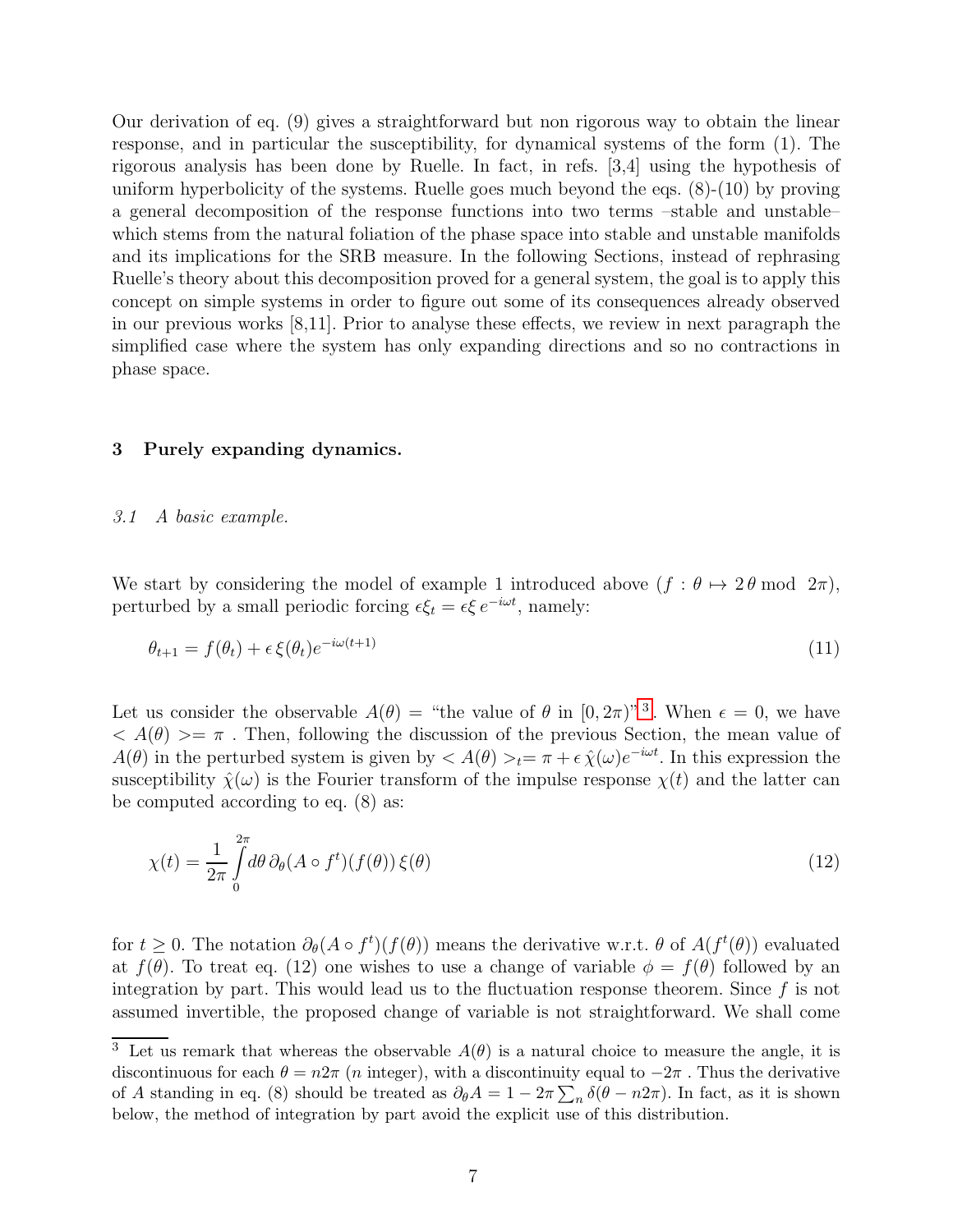back to the general case later on. For simplicity we first consider a particular situation, where the perturbation function  $\xi(\theta)$  can be written as  $(X \circ f)(\theta)$ . In this case, a change of variable  $\phi = f(\theta)$  can be performed in (12). This change of variable can be followed by an integration by part leading to the following expression (we return to the variable  $\theta$ ):

$$
\chi(t) = X(2\pi)\delta_{t,0} - \frac{1}{2\pi} \int_{0}^{2\pi} d\theta \, A(f^t(\theta)) \, \partial_{\theta} X(\theta) \tag{13}
$$

The first term in the right-hand side of this equation results from the integrated term 1  $\frac{1}{2\pi}[A(f^t(\theta))X(\theta)]_0^{2\pi}$ . This is consistent with the trivial case where X is a constant. Then the impulse response is zero except at  $t = 0$  where it is equal to this constant. Conversely the integrated term disappears for an observable A and a perturbation X continuous in  $\theta$ . In this case one obtains a clearcut application of the fluctuation-response theorem: the linear response is indeed a correlation function<sup>[4](#page-7-0)</sup> (truncated to 0 for  $t < 0$ ). This can be expressed as:

$$
\chi(t) = -\langle \theta_t \, ; \partial_\theta X(\theta_0) \rangle \tag{15}
$$

for  $t \geq 0$ . As a concrete example , let us consider the function

$$
X(\theta) = \frac{6}{(2\pi)^2} \theta(2\pi - \theta) \tag{16}
$$

(The number  $(6/2\pi)^2$  is just a normalisation factor such that  $\langle X \rangle = 1$ .) Then a simple calculation yields the following function:

$$
\chi(t) = 12 < \theta_t; \theta_0 > = 2^{-t} \tag{17}
$$

for  $t \geq 0$ . Indeed for model 1, all the correlation functions can be computed analytically [9]. In particular  $<\theta_t$ ;  $\theta_0 >= 2^{-t}/12$ .

Now we can also compute the susceptibility given by the Fourier transform of (17). This gives:

$$
\hat{\chi}(\omega) = \frac{1}{1 - e^{i(\omega + i\log 2)}} = \frac{2(2 - \cos\omega + i\sin\omega)}{5 - 4\cos\omega} \tag{18}
$$

<span id="page-7-0"></span><sup>4</sup> If  $A(x)$  and  $B(x)$  are two observables, the *time correlation function* of these observables is defined by:

$$
\langle A(\mathbf{x}_t); B(\mathbf{x}_0) \rangle \rangle = \int \rho_F(d\mathbf{x}) A(\mathbf{F}^t(\mathbf{x})) B(\mathbf{x}) - \langle A \rangle \langle B \rangle \tag{14}
$$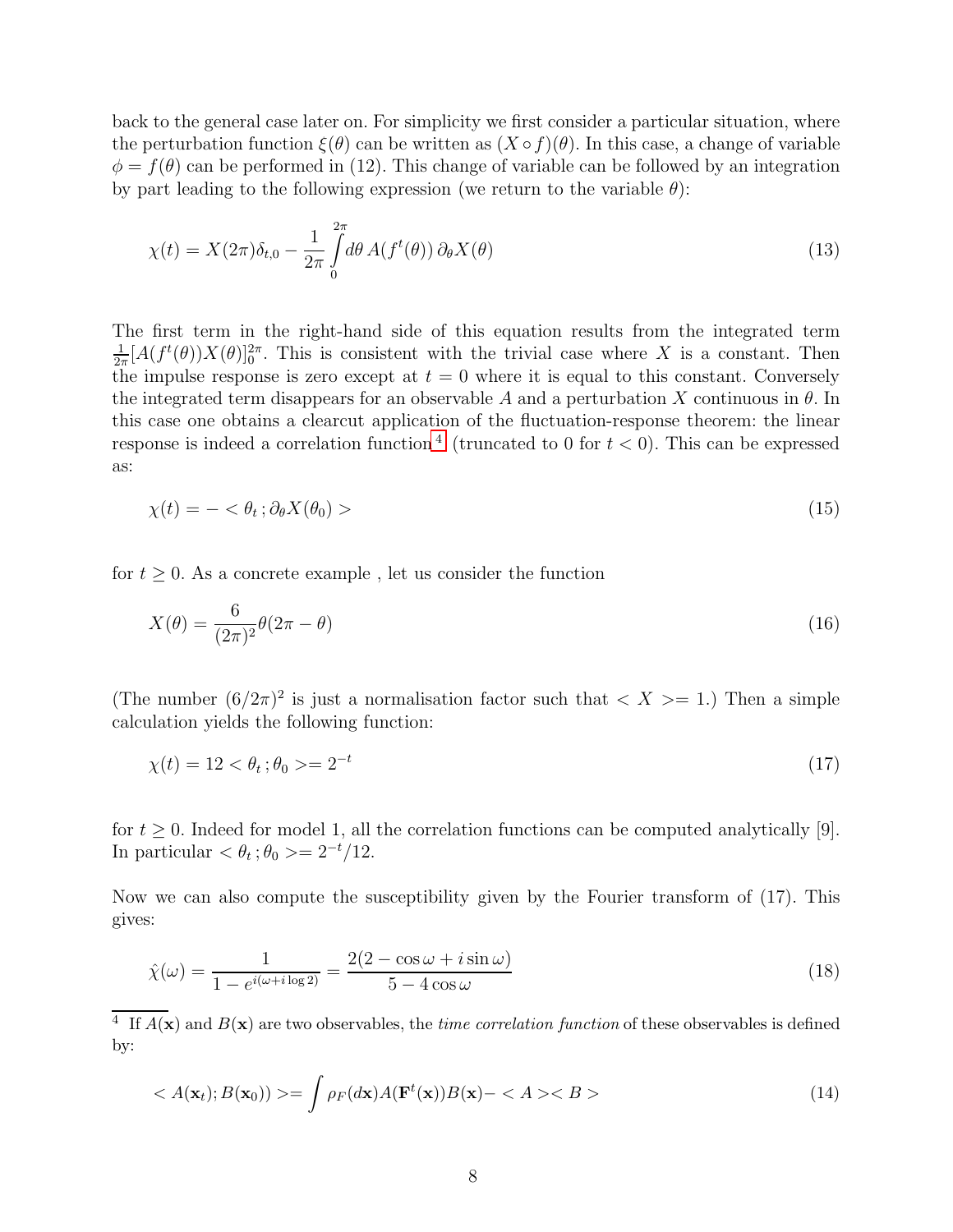Let us remark that  $\hat{\chi}(\omega)$  has a complex pole in  $\omega = -i \log 2$  on the imaginary axis.

# 3.2 Numerical methods

The two elementary analytical results (17)-(18) can be used to test numerical methods to compute  $\chi(t)$  or  $\hat{\chi}(\omega)$ . In particular it can serve to validate the procedure we have used in analysing the linear response of a chaotic network of interconnected units [8].

Let us first consider a direct method to compute the impulse response  $\chi(t)$ , introduced by Falcioni et al in [5]. This method was proposed for computing the impulse response to perturbations independent of the state, but it is easily adapted here where the perturbation depends on the state. In what follows we discuss the method for the system  $\theta_{t+1} = f(\theta_t)$ introduced above, but of course the method is general. As before the goal is to compute  $<\delta A>_{t}$  to first order in  $\epsilon$ , when the perturbed system follows the same dynamics as the unperturbed one, except that at time  $t = 0$  the state is displaced by  $\hat{\theta}_0 = \theta_0 + \epsilon X(\theta_0)$ .

The principle of the method studied in [5] can be described as a finite-sampling estimation of the integral defined by eq. (7). More precisely, for  $t > 0$  fixed,  $\chi(t)$  is estimated by averaging many realisations of  $A(f^t(\tilde{\theta}_k))$   $(k = 1, \dots, N)$ , starting from initial data for  $\theta_k$  chosen with the SRB measure on the (unperturbed) attractor. Adapted to the present notations, the authors of [5] propose to evaluated  $\chi(t)$  as follows:

$$
\chi(t) \approx \frac{1}{N \epsilon} \sum_{k=0}^{N} \left( A \left( f^{t}[\theta_{k} + \epsilon X(\theta_{k})] \right) - A \left( f^{t}[\theta_{k}] \right) \right) \tag{19}
$$

In practise, reckoning with the ergodicity of one trajectory of the unperturbed dynamics, the set  $\{\theta_1, \theta_2, \dots, \theta_N\}$  can be prepared by considering only one (long) trajectory  $0 < t < T$ and dividing T in N samples,  $T = N\tau$ , where  $\tau$  is the maximal time for which  $\chi(t)$  will be caculated. Then the initial data  $\theta_k$  can be simply chosen as  $f^{\tau}(\theta_{k-1})$ .

Now, considering the concrete example for  $X(\theta)$  worked out in last Section, figure 1 compares the response function calculated numerically with this method, with the analytical result of eq. (17). It shows a good agreement of the numerics for relatively short times, beyond which error fluctuations increase dramatically. In ref. [5] the authors discuss the growth of the error due to finite size sampling and show that it grows faster than  $\exp(\lambda t)/\sqrt{N}$  where  $\lambda$  is the largest Lyapunov exponent (here  $\lambda = \log 2$ ). This difficulty is enhanced in computing the susceptibilty  $\hat{\chi}(\omega)$ , as this Fourier transform needs a long time estimate of (19). Therefore in [8] we have developed a new method which takes the other way round. We compute numerically the susceptibility and, if needed, deduce from it the impulse response.

The principle of the new procedure we have implemented is quite simple [16]: returning to the system (11), we know that the average  $\langle A \rangle_t$  differs from  $\langle A \rangle = \pi$  by  $\langle \delta A \rangle_t =$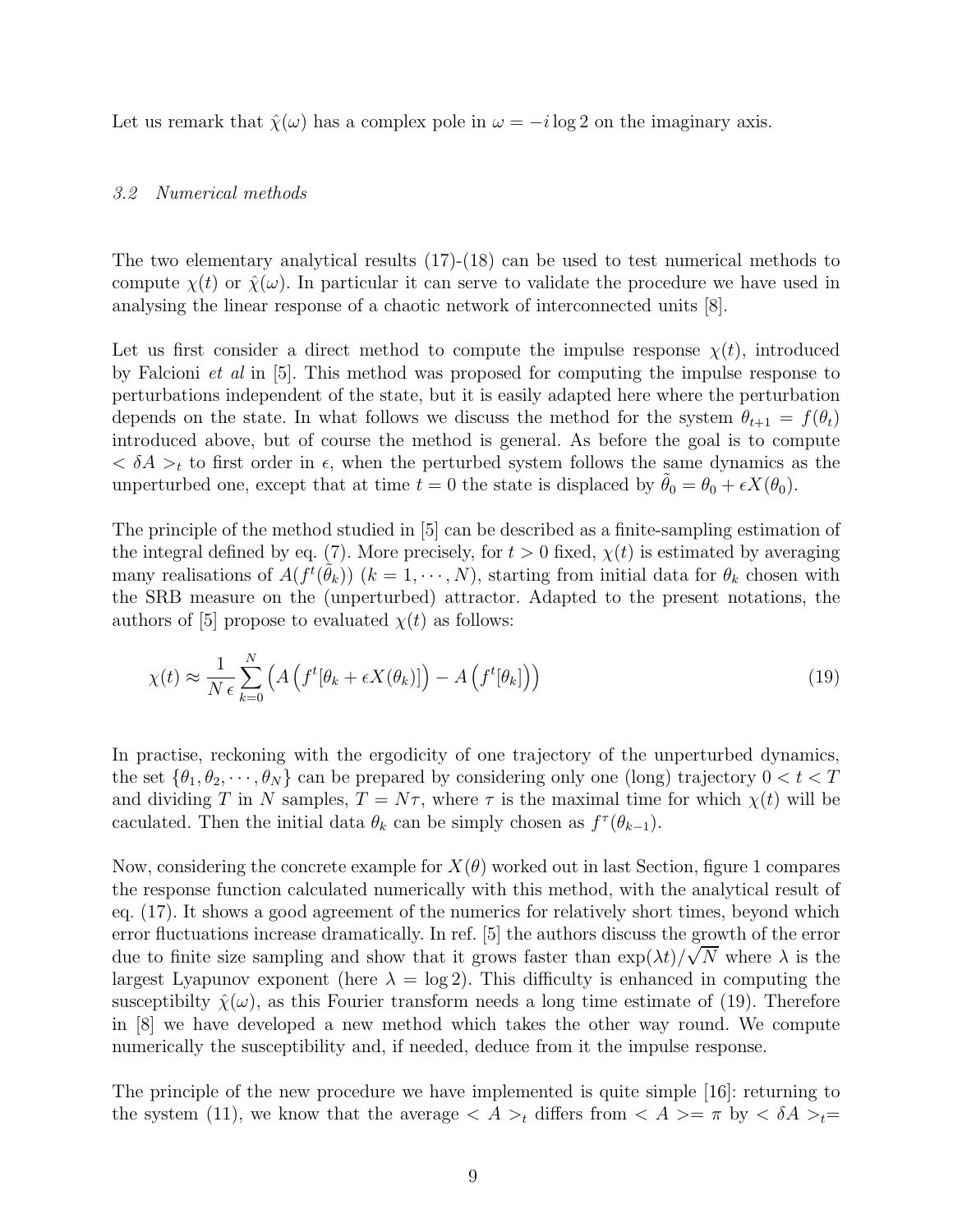

Fig. 1. The impulse response of system (11)-(16) is given by  $\chi(t) = 2^{-t}$  (solid line). It is compared with numerical simulations using the estimate (19) (with  $\epsilon = 0.01, N = 4552000$ , symbol "\*"). In this example, it is seen that large fluctuations grow from  $t = 8$ . The other points (symbol "x") are obtained by using the indirect method which consists in calculating the (inverse) Fourier transform of estimate (21) (See also Fig.2).

 $\epsilon \hat{\chi}(\omega) e^{-i\omega t}$ . So  $\hat{\chi}(\omega) = \langle \delta A \rangle_t e^{i\omega t}/\epsilon$  is independent of t and we can write for arbitrary large  $T:$ 

$$
\hat{\chi}(\omega) = \frac{1}{T\epsilon} \sum_{t=1}^{T} \langle \delta A \rangle_t e^{i\omega t}
$$
\n(20)

Let us remark that in this equation  $\langle \delta A \rangle_t = \langle A \rangle_t - \langle A \rangle$  represents a complex number because the perturbed dynamics given by (11) is written by means of the complex perturbation  $\epsilon \xi(\theta) e^{-i\omega t}$ . In practise, however, i.e. for numerical purpose,  $\langle A \rangle_t$  can be decomposed in real and imaginary parts,  $\langle A \rangle_t = \langle A_1 \rangle_t + i \langle A_2 \rangle_t$ , and both of them can be computed separately by considering respectively perturbation of the forms  $\epsilon\xi(\theta)\cos(\omega t)$  for  $\langle A_1 \rangle_t$  and of the form  $-\epsilon\xi(\theta)\sin(\omega t)$  for  $\langle A_2 \rangle_t$ . Now the important point is that the above average  $\langle \rangle_t$  could be attained also by making use of an ergodic assumption. In other words, for a fixed  $\omega$  the time-periodic SRB measure underlying the average  $\langle \rangle_t$  can be created by the long time evolution of the perturbed system. Therefore we can estimate (20) by writing, for  $\omega \neq 0$ , small  $\epsilon$  and sufficiently long T:

$$
\hat{\chi}(\omega) \approx \frac{1}{T\epsilon} \sum_{t=1}^{T} A(\tilde{f}^t(\theta)) e^{i\omega t}
$$
\n(21)

where  $\tilde{f}$  is the perturbed dynamics given by (11), modulo its practical implementation in terms of real and imaginary parts. Let us notice that in the latter sum we can replace  $\delta A$  by A because the contribution of the non-perturbed dynamics in this average disappears (for  $\omega = 0$ ).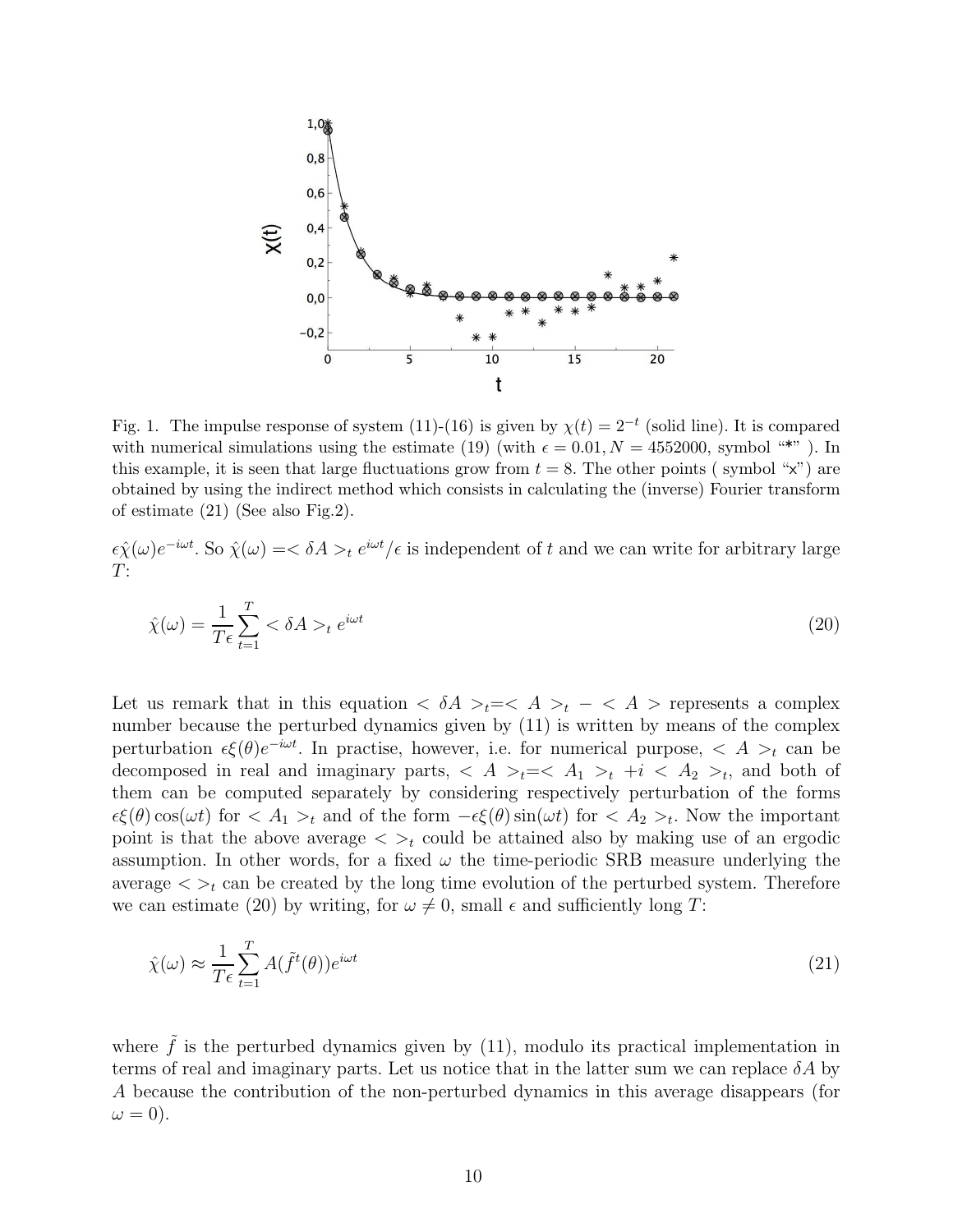

Fig. 2. Modulus of the complex susceptibility as computed analytically [from eq. (18), solid line] and numerically [symbol "x"]. The latter is given by the estimate (21) averaged over 200 samples obtained with  $\epsilon = 0.01$  and  $T = 2^{19}$ .

Our numerical methods allows one, in principle, to compute the susceptibility  $\hat{\chi}(\omega)$  for an arbitrary sampling of  $\omega = k2\pi/M \in [0, 2\pi]$ . The subsequent inverse Fourier transform can then provide the impulse response on the time interval  $[0, M]$  with large M. This procedure has been used with success in [8,11]. Here we illustrate it on the basic example considered above. Figure 2 shows comparison of the analytical result of eq. (18) with the numerically computed susceptibility, which is quite satisfactory. Note that both approximation relations  $(19)-(21)$ do not involve an explicit linearisation (or a differentiation) of the dynamics. Therefore these relations can be used to numerically tackle the nonlinear response of the system to perturbations. From the operational point of view, the linear regime is characterised by a non-dependence of the results in  $\epsilon$ .

NB: To obtain these numerical results we had to iterate the dynamics  $\theta_{t+1} = 2\theta_t \mod 2\pi$  and it is well known that a naive simulation of this map eventually drives all trajectories to 0. We have circumvented the problem by encoding numbers with an (arbitrary long) sequence of bytes and used the left shift  $<<$  available in C language. This shift set the last bit to zero. Then we replace it by a bit 0 or 1 randomly chosen with a probability  $p$  or  $q$ . For  $p = q = \frac{1}{2}$  we obtain then trajectories typical for the SRB measure. Note that we can obtain trajectories typical for any Bernoulli measure by changing the probabilities  $p, q$ . We believe that this method is well known, though we haven't been able to find any reference dealing with it.

# 3.3 Dealing with the non-invertibility of f

Now we come back to the general case where the perturbation  $\xi(\theta)$  cannot be written as  $(X \circ f)(\theta)$ . Then, the change of variable  $\phi = f(\theta)$  used in the integral (12), can still be performed, provided that the integration domain  $[0, 2\pi]$  is decomposed into the subintervals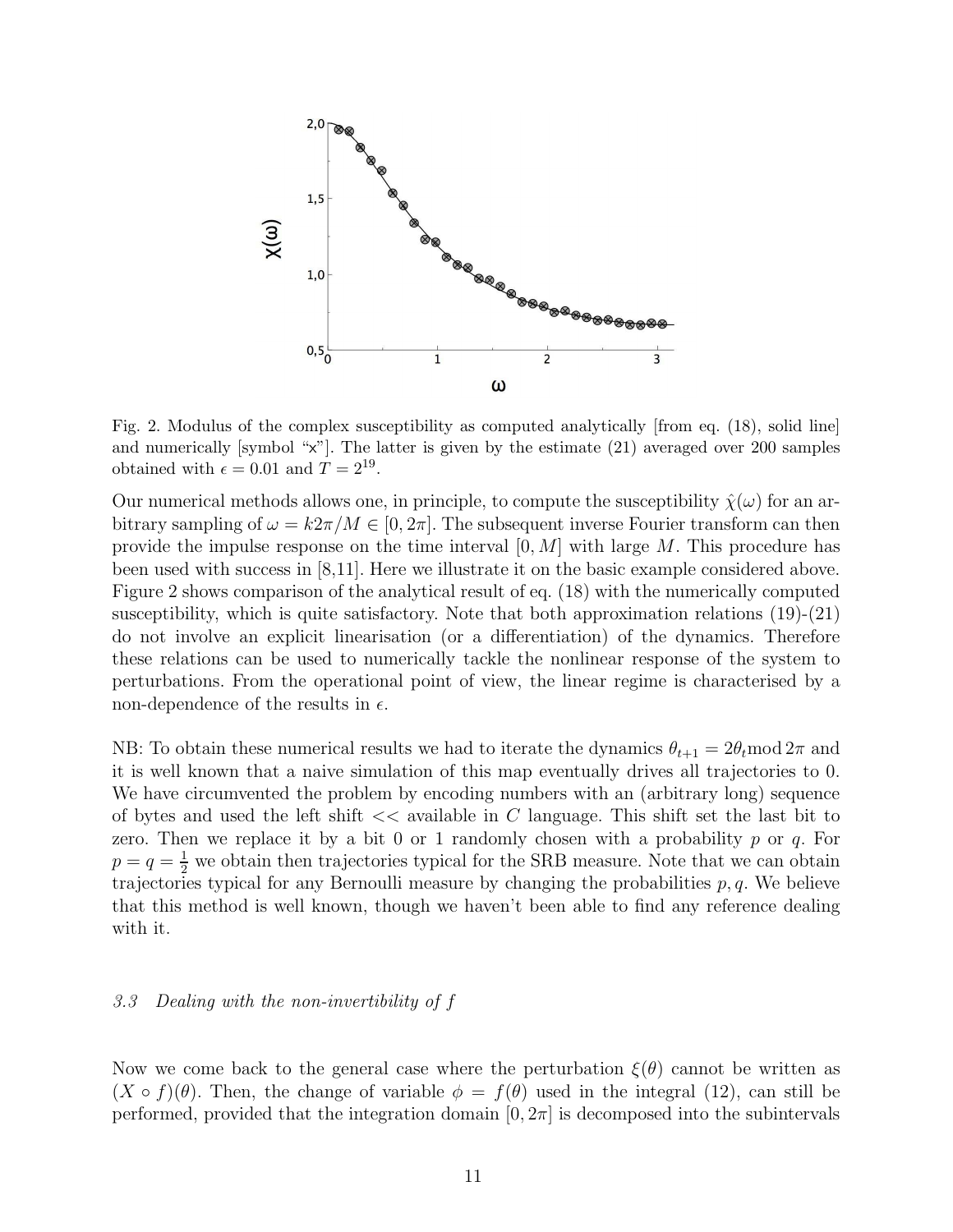$[0, \pi]$  and  $[\pi, 2\pi]$  where f is invertible. In this way the same formal expression (13) for  $\chi(t)$ is obtained as before, but where:

$$
X(\theta) = \frac{1}{2} \left[ \xi(\frac{\theta}{2}) + \xi(\frac{\theta}{2} + \pi) \right]
$$
 (22)

Thus in the chosen example, the effective perturbation  $X(\theta)$  appears as the perturbation  $\xi$ averaged over the pre-images of  $f$ . This concept generalises to general one-dimensional map f defined on an interval  $I = \bigcup_k I_k$  assuming the restrictions of f to each  $I_k$  invertible (say  $f_k$ ) by writing :

$$
X(\theta) = \sum_{k} \frac{\xi_k(\theta) \eta_k(\theta)}{|f'(f_e^{-k}(\theta))} \chi_{I_k}((f_e^{-k}(\theta))
$$

where  $\chi_{I_k}(\theta)$  is the indicatrix of interval  $I_k$ ;  $\xi_k = \xi \circ f_e^{-k}$  and  $\eta_k = \eta \circ f_e^{-k}$ , assuming that the SRB measure is written  $\rho_f(d\theta) = \eta(\theta)d\theta$ . Again a concrete example is easy to work out in the case of model 1. Let us choose  $\xi(\theta) = \theta(2\pi - \theta)$ . Then eq. (22) becomes  $X(\theta) = \theta(2\pi - \theta)/2 - 1/4$  and it is found that  $\chi(t)$  exactly as eq. (17) but divided by 4.

#### 4 Chaotic rotator in the plane

In the previous Section we have seen that in the case of systems with expanding dynamics only the fluctuation-response theorem applies: under suitable hypothesis, the response functions are matched with correlation functions. In view of the simple examples treated above, the technical point which makes the result work is integrating by part in eq. (8) (and in example eq. (12)). In the general case this integration by part is no longer possible (in the stable directions) for hyperbolic dynamics with contraction in phase space. This is because the SRB measure becomes usually singular in the stable directions so that it cannot be written with a density function, e.g.  $\rho_F(d\mathbf{x}) \neq \eta(\mathbf{x})d\mathbf{x}$  for some regular function  $\eta(\mathbf{x})$ . Nevertheless the response function given by the integral (8), and so the susceptibility, can be well defined, but in general cannot be identified anymore with a correlation function. To analyse this situation, Ruelle decomposes the perturbation giving rise to the response functions in two parts, by locally projecting this perturbation respectively onto the stable and the unstable directions of the tangent dynamics. This can be achieved when the system is uniformly hyperbolic, i.e. when the tangent space at any point  $\bf{x}$  decomposes uniformly with respect to **x** into a direct sum of a stable and an unstable subspace (e.g.  $[9]$ ).

The goal of this Section is to illustrate this decomposition on simple models where the uniform hyperbolicity holds by construction and where explicit computations can be done. To this purpose we consider a class of two-dimensional hyperbolic systems with a chaotic attractor on the unit circle, as represented on figure 3. Here the phase space is represented by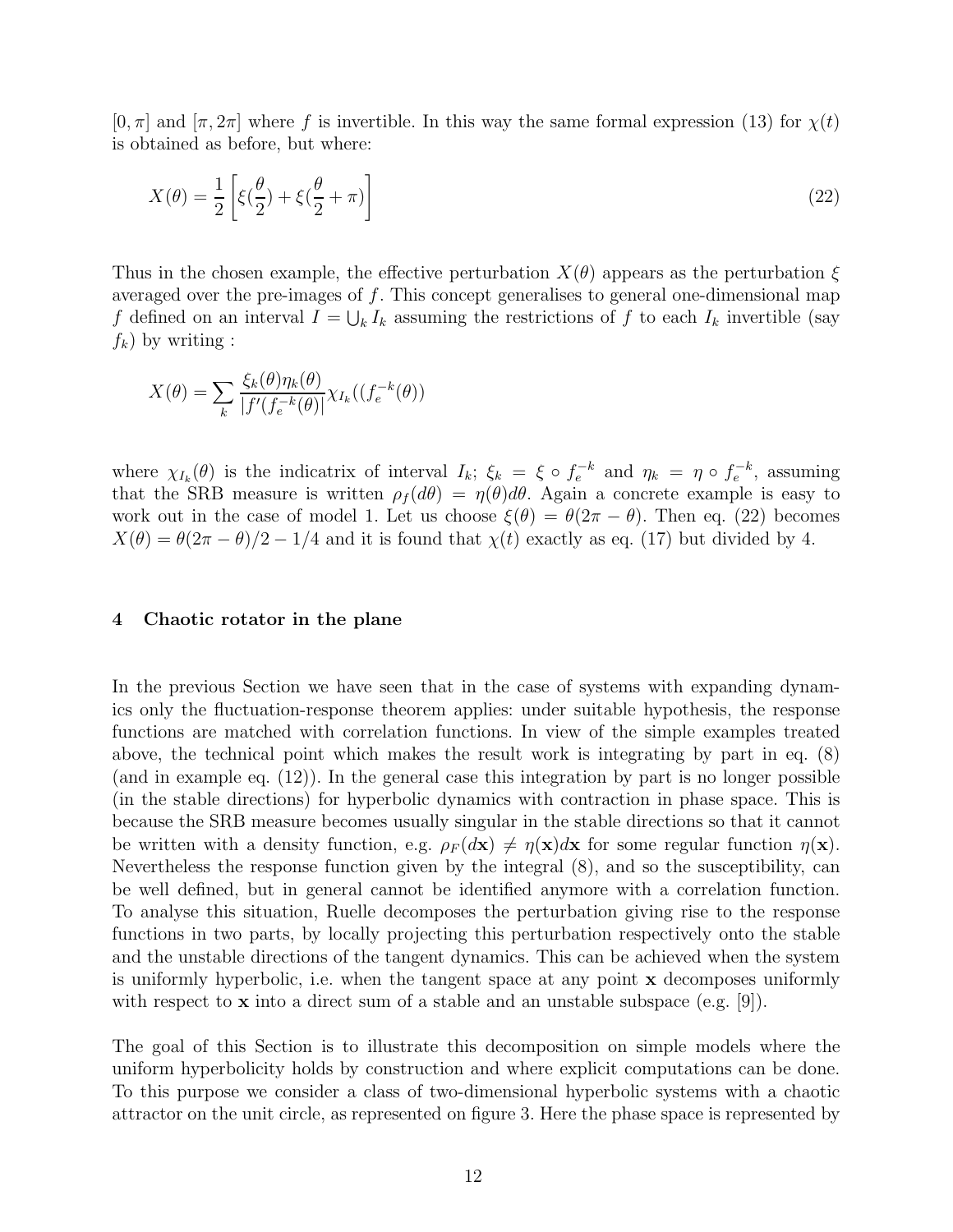the plane which is contracted by the dynamics onto the unit circle where there is a rotation with expanding dynamics. This might be one of the simplest example representing a chaotic (non-fractal) attractor. There are several ways to implement this qualitative dynamics, the simplest one being to decouple the rotation and the radial contraction. In all the forthcoming implementations of this class of model, one assumes that the SRB measure can be factorised as a product of the form:

$$
\rho_F(dxdy) = \rho_F(rdrd\theta) = \delta(r-1) rdr \eta(\theta) d\theta/2\pi
$$



Fig. 3. Schematic representation of the phase portrait of the toy model. The phase plane is shrinked by the dynamics on the unit circle playing the role of the chaotic attractor. Models implementing this scheme are given by eqs. (28).

Here  $\delta(r-1)$  is the singular part of the measure, due to the contraction of the radial direction. On the other hand the measure on the unit circle (which represents the unstable manifold of any point on the attractor) is continuous and described by the density function  $\eta(\theta)$ . The latter is equal to 1 in the particular case of the dynamics  $\theta \mapsto 2\theta$  considered in the previous Section. Before specifying some implementations of the dynamics of Fig. 3, we summarize the objective of the linear response theory and introduce the notations as follows. Consider the 2-dimensional time-discrete systems:

$$
x_{t+1} = F_x(x_t, y_t) + \epsilon_x \xi_x(t+1, x_t, y_t)
$$
  
\n
$$
y_{t+1} = F_y(x_t, y_t) + \epsilon_y \xi_y(t+1, x_t, y_t)
$$
\n(23)

where the first term  $\mathbf{F} = (F_x, F_y)$  is the (autonomous) dynamics which is perturbed by a time-dependent vector field of small amplitude ( $\epsilon = |(\epsilon_x, \epsilon_y)| \ll 1$ ). Here the coordinates  $(x, y)$  do not necessarily mean the cartesian coordinates, but general coordinates on the plane. In the following, we will consider only two cases, however, namely the cartesian or the polar coordinates. Furthermore, the observables will be the coordinates themselves, except for the "angle" variable of the polar coordinates which will be chosen like previously as  $A(\theta)$ , i.e. the projection of  $\theta$  in [0,  $2\pi$ ).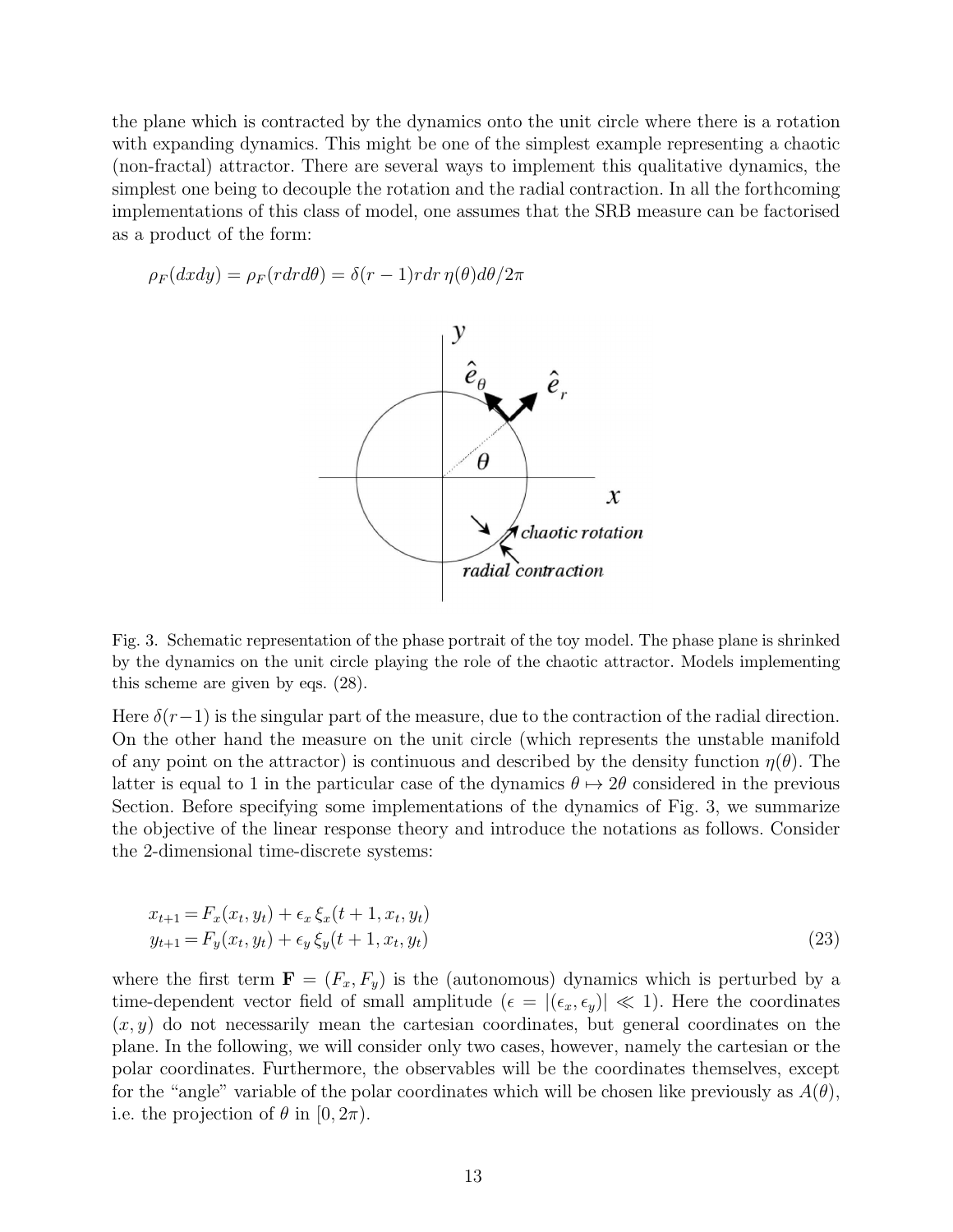Now suppose that in absence of perturbation the mean values of x and y are zero. Then, when the perturbation is turned on, we are interested to the mean values of  $(x_t, y_t)$  to first order in  $\epsilon$ . When  $\xi(t, x, y) = \xi(x, y)e^{-i\omega t}$ , the solution of this problem has been discussed above and it can be written in terms of the susceptibility matrix, namely:

$$
\begin{pmatrix} <\delta x>_{t} \\ <\delta y>_{t} \end{pmatrix} = \begin{pmatrix} \hat{\chi}_{xx}(\omega) \ \hat{\chi}_{xy}(\omega) \\ \hat{\chi}_{yx}(\omega) \ \hat{\chi}_{yy}(\omega) \end{pmatrix} \begin{pmatrix} \epsilon_{x} \\ \epsilon_{y} \end{pmatrix} e^{-i\omega t}
$$
(24)

The matrix elements  $\hat{\chi}_{ij}(\omega)$   $(i, j = x \text{ or } y)$  are the Fourier transform of the impulse response matrix elements given by eq. (8) :

$$
\chi_{ij}(t) = \int \rho_F(dx dy) \nabla F_i^t(F(\mathbf{x})) \cdot (\xi_j(\mathbf{x})\mathbf{e}_j)
$$
  
= 
$$
\int \rho_F(dx dy) \nabla F_i^t(\mathbf{x}) \cdot (X_j(\mathbf{x})\mathbf{e}_j)
$$
 (25)

In the last equation the function  $X_j$  coincides with  $\xi_j \circ \mathbf{F}^{-1}$  if the dynamics is invertible. If **F** is not invertible then, as discussed in the previous Section,  $X_j$  can be interpreted as a type of averaging  $5$  of  $\xi_j$  over the pre-images of **F**.

Finally, assuming that the system is uniformly hyperbolic, i.e. when the tangent space at x decomposes uniformly into a direct sum of a stable and an unstable subspace, the vector  $X_j(\mathbf{x})\mathbf{e}_j$  appearing in (25) will be decomposed as

$$
X_j(\mathbf{x})\mathbf{e}_j = \mathbf{X}_j^s + \mathbf{X}_j^u \tag{26}
$$

Then, by substituting this sum in eq. (25) we will be mostly interested in the ensuing decomposition of  $\chi_{ii}(t)$  into the stable and unstable susceptibilities as follows:

$$
\chi_{ij}(t) = \chi_{ij}^{(s)}(t) + \chi_{ij}^{(u)}(t) \tag{27}
$$

for  $t \geq 0$  (and  $\chi_{ij} = 0$  otherwise).

In what follows we start by considering the cases where by construction  $X_j^u = 0$  or  $X_j^s = 0$ in eq. (26). This enables one to concentrate on the stable or on the unstable susceptibilities and their resonances, the former being the novel feature of out of equilibrium dissipative systems.

<span id="page-13-0"></span><sup>5</sup> In the non-invertible case, a particular case where the computation of this averaging over the pre-images of F gives a well controlable result is when the perturbation function is chosen under the form  $\xi_j = X_j \circ \mathbf{F}$ . Then the result is simply  $X_j$ .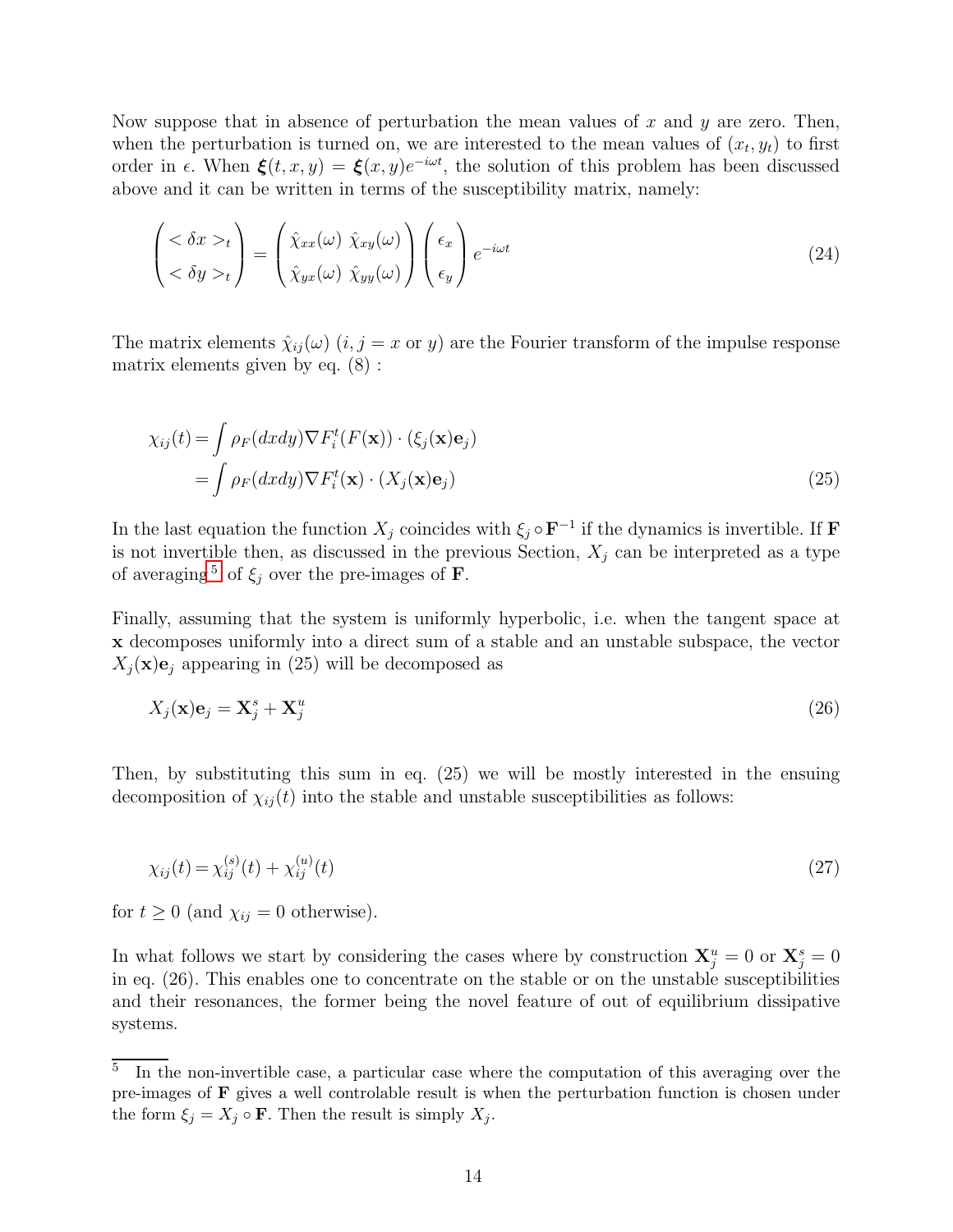#### 4.1 Stable resonances

As a first realisation of the phase portrait depicted on Fig. 3, we use polar coordinates (i.e.  $x \equiv \theta$  and  $y \equiv r$  in the eqs. (23)) and we consider the following system:

$$
\theta_{t+1} = g(\theta_t, r_t) + \epsilon_{\theta} \xi_{\theta}(t+1, \theta_t, r_t)
$$
  
\n
$$
r_{t+1} = R(r_t) + \epsilon_r \xi_r(t+1, \theta_t, r_t)
$$
\n(28)

with  $g(\theta) = 2\theta + b(r - 1)$  (b constant) and  $R(r) = 1 + e^{-\mu}(r - 1)$ , with  $\mu > 0$ .

We first rule out the case  $b = 0$ . Then the angular dynamics is the same as before,  $g(\theta) = 2\theta$ , and the system becomes extremely simple because the radial and the phase dynamics are decoupled. The radial dynamics is trivially contracting on the unit circle, with  $r_t = R^t(r_0)$  $1 + e^{-\mu t} (r_0 - 1)$ . Also, the impulse response matrix is diagonal, because  $\hat{\chi}_{r\theta}(\omega) = \hat{\chi}_{\theta r}(\omega) = 0$ which is readily deduced from eq.  $(25)$ . Using the same equation, the diagonal elements are computed as follows:

$$
\chi_{\theta\theta}(t) = \int \rho_F(r dr d\theta) \, \partial_{\theta} f^t(\theta) \, X_{\theta}(\theta, r) = -\langle \theta_t \, ; \partial_{\theta} X_{\theta}(\theta_0, 1) \rangle \tag{29}
$$

$$
\chi_{rr}(t) = \int \rho_F(r dr d\theta) \, \partial_r R^t(r) \, X_r(\theta, r) = e^{-\mu t} < X_r(1, \theta) > \tag{30}
$$

for  $t \geq 0$ . The first line is identical to the response function (15) obtained for the basic model studied in the preceding Section. This unstable response function, corresponding to perturbation parallel to the attractor, is thus a correlation function. As an illustrative example we can calculate these integrals in the case of perturbation function  $\xi_r(t,\theta,r) = \xi_\theta(t,\theta,r) = X(\theta)\delta_{t0}$ , where  $X(\theta)$  is chosen as before (cf. eq. (16)). Then the susceptibility  $\hat{\chi}_{\theta\theta}(\omega)$  is given explicitly by eq. (18). One notices that it possesses a pole<sup>[6](#page-14-0)</sup> in  $\omega = -i \log 2$ . On the other hand, eq. (30) is an example of stable response, i.e. the response to a perturbation along the contracting direction of the attractor. Note that the result is calculated without integration by part. The corresponding susceptibility is then computed as:

$$
\hat{\chi}_{rr}(\omega) = \frac{C}{1 - e^{i(\omega + i\mu)}}\tag{31}
$$

where C is a constant. Now this function has a pole located on the imaginary axis in  $\omega = -i\mu$ . This pole is independent of the ones of the correlation function. In particular it can be situated arbitrarily close to the real axis. This simple example clearly shows the effect of two types of perturbation on the system, either transverse or parallel to the attractor.

<span id="page-14-0"></span><sup>&</sup>lt;sup>6</sup> More generally, the Ruelle-Pollicott resonances of this map are given by  $-ik \log 2$  where k is a positive integer [9].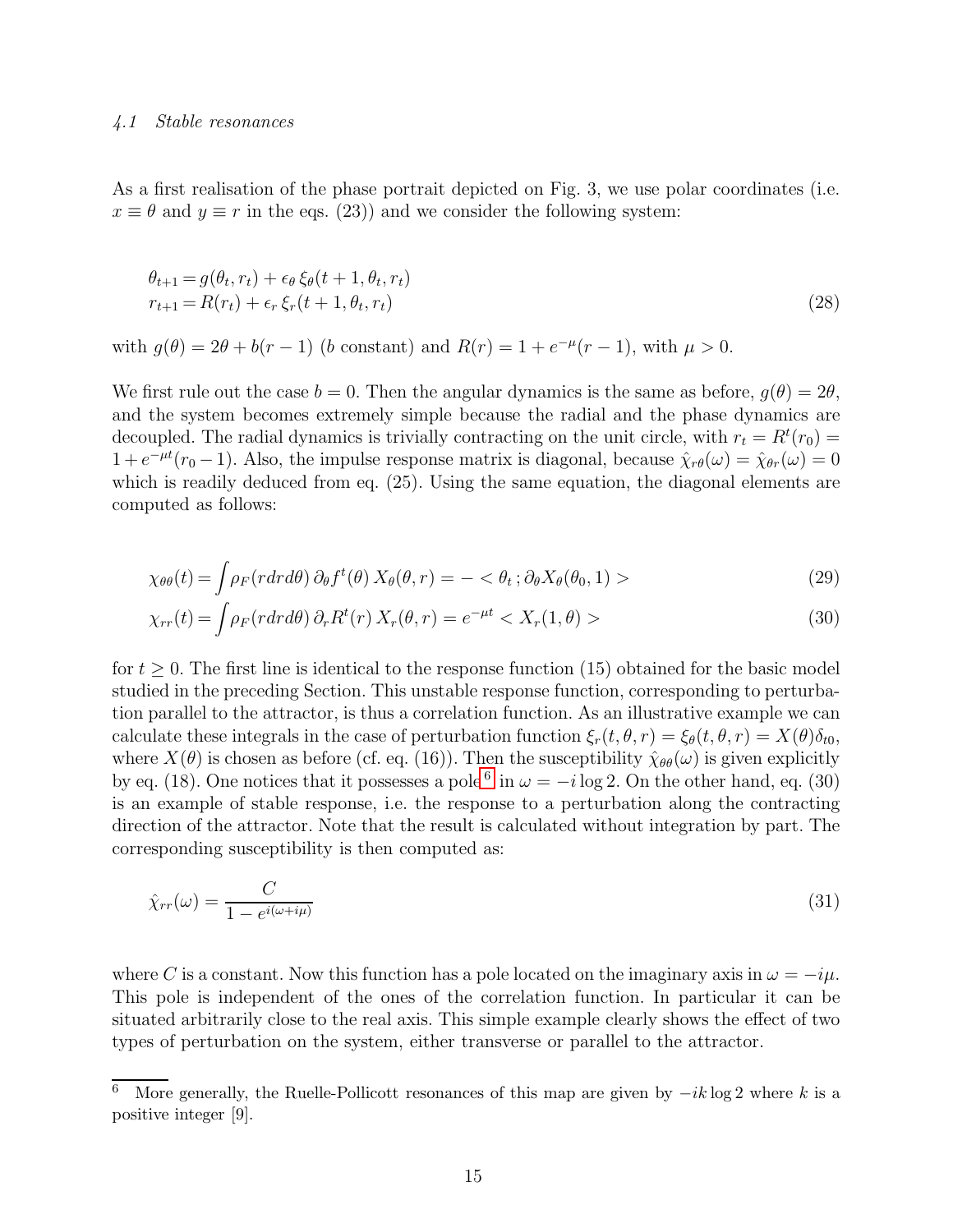Let us deal with the case  $b \neq 0$ , which introduces a skew dynamics between the stable and the unstable variables. Then, if one starts with an initial condition  $(\theta_0, r_0)$  the angular dynamics is easily worked out, giving the following expression :

$$
\theta_t = g^t(\theta, r) = \left(2^t \theta + b(r - 1)\frac{2^t - e^{-\mu t}}{2 - e^{-\mu}}\right) \text{ (mod } 2\pi)
$$
\n(32)

Let us notice that the dynamics on the attractor  $(r = 1)$  is the same as before. This implies that the diagonal terms of the susceptibility remains the same as for  $b = 0$ , and the correlation functions do not change. However, the dependence of  $g<sup>t</sup>$  on  $r$  creates now a non-diagonal term which can be written as follows:

$$
\chi_{\theta r}(t) = b \frac{2^t - e^{-\mu t}}{2 - e^{-\mu}} B(t) \quad \text{with} \quad B(t) = \int_0^{2\pi} X(\theta) \, d\theta - \sum_{k=1}^{2^t} X(k \frac{2\pi}{2^t}) 2^{-t} \tag{33}
$$

Let us remark that the factor  $B(t)$  can be interpreted as an "error" function measuring the difference between the integral of  $X(\theta)$  and its approximation by a Riemann sum with intervals  $2^{-t}$ . (This factor  $B(t)$  stems from the distribution derivative of the "angle" observable eq. (3)). It is clear that if  $X(\theta)$  is Riemann integrable, then the "error  $B(t)$  has to decrease to zero when t becomes large. Actually, in view of eq. (33) it should decrease faster than  $2^{-t}$ to get  $\chi_{\theta r}(t)$  going to 0 with t large. For example in the case of  $X(\theta)$  given by eq. (16), we obtain  $B(t) = 2^{-2t}$  and thus

$$
\chi_{\theta r}(t) = b \frac{2^{-t} - e^{-(2\log 2 + \mu)t}}{2 - e^{-\mu}}
$$
\n(34)

This geometrical interpretation of function  $B(t)$  shows directly that if  $X(\theta)$  varies much in  $[0, 2\pi]$  then it will take a long time t to reach an actual exponential decrease of  $B(t)$ . By the meantime the response function can transiently grow a lot due to the exponential factor  $2^t$ . Therefore the degree of variation of  $X(\theta)$  determines the transient growth of the stable response function. This property will be used later in Section 4.4 by considering a perturbation function of the form  $X(\theta) = \cos(2^p \theta)$ .

Now, the susceptibility  $\hat{\chi}_{\theta r}(\omega)$ , which can be readily deduced from (34), possesses a pole situated in  $\omega = -i(2\log 2 + \mu)$  on the imaginary axis. The  $\mu$  contribution is clearly due to the contracting dynamics, whereas the first term 2 log 2 is in fact a Ruelle-Policott resonance (in the present case they are multiples of log 2). Thus this example shows a new feature which can appears when the variables are not trivially decoupled into stable and unstable variables: some stable resonances become a (linear) combination of poles due to the contracting direction and of resonances belonging to the correlation functions. An attempt of generalisation of this property is given in the Appendix.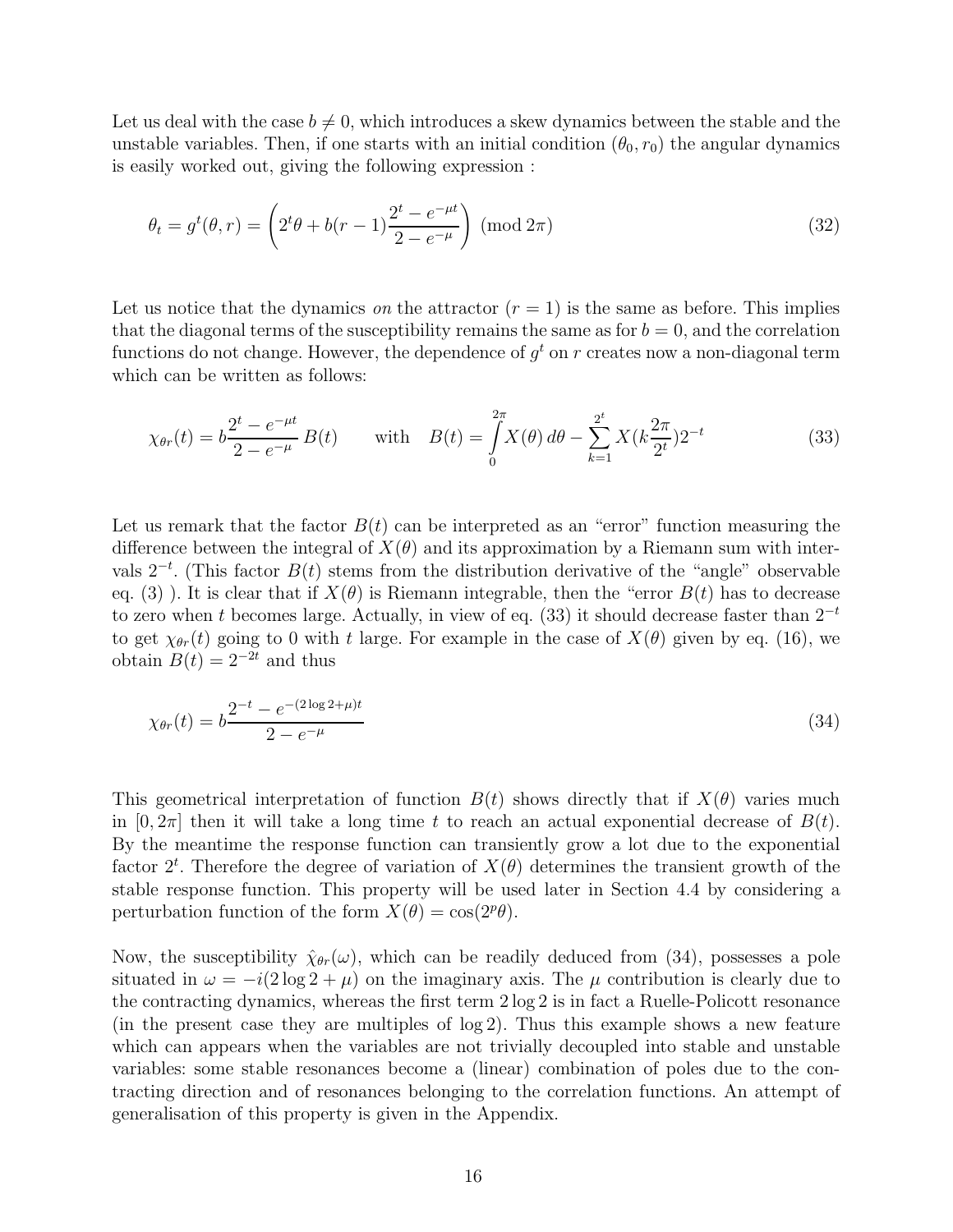# 4.2 Stable resonances with arbitrary frequencies

The elementary model described by eq. (28) has only a one-dimensional radial dynamics. Consequently any stable pole of the corresponding susceptibility will be located along the imaginary axis. On the other hand it is possible to generalise this model in order to show that stable poles can have arbitrary frequencies and relaxation times. It suffices to increase to number of degrees of freedom of the system. To illustrate this point we present in this section two examples for which the stable resonances can have arbitrary non zero frequencies.

A simple way to add more degrees of freedom to the radial dynamics is to transform its dynamics into a higher order reccurence. For instance let us consider a new type of rotator whose equations are a variation of system  $(28)$  taking the form:

$$
\theta_{t+1} = g(\theta_t, r_t) \n r_{t+1} = R(r_t, r_{t-1})
$$
\n(35)

with as before  $g(\theta) = 2\theta + b(r-1)$  but now  $R(r, \rho) = 1 + 2e^{-\mu} \cos(\omega_0)(r-1) - e^{-2\mu}(\rho-1)$  $(\mu > 0)$ . The choice of this dynamics is motivated by the fact that it creates in the stable susceptibility a pole placed simply at  $\omega_0 - i\mu$ . Thus we can easily control its frequency by varying  $\omega_0$ . This example is easy to deal with because the radial dynamics can be solved exactly, and it can be checked that given  $r_0$  arbitrary and  $r_{-1} = 0$ , one gets:

$$
r_t = 1 + (r_0 - 1)e^{-\mu t} \sin \omega_0 (t + 1) / \sin \omega_0 \tag{36}
$$

This case will be considered below in cartesian coordinates.

Another way to increase the number of degrees of freedom is to consider a network of interconnected rotators. This example is interesting because it has links with the chaotic network model that we have studied previously [8,11] and which is mentionned in the introduction of this paper. So we consider now a collection of  $N$  interconnected rotators of the same type as before (cf. fig. 3), assuming for simplicity that the coupling between the units occurs only by means of their radial variables. The equations of this model are the following:

$$
\theta_{i,t+1} = g(\theta_{i,t}, r_{i,t})
$$
  
\n
$$
r_{i,t+1} = 1 + \sum_{j=1}^{N} J_{ij}(r_{j,t} - 1)
$$
\n(37)

where  $i \in \{1, \dots, N\}$  denote the index of the i<sup>th</sup> rotator in the network. The function  $g(\theta, r) = 2\theta + b(r - 1)$  is the same as before and the real numbers  $J_{ij}$  form a matrix J. The only requirement about this matrix is that its spectrum lies inside the unit circle such that it gives in fact a contraction of the radial variables onto  $r_i = 1$  for any i. On the other hand we can interpret  $\bf{J}$  as the *connectivity* matrix of the network, meaning that the rotator j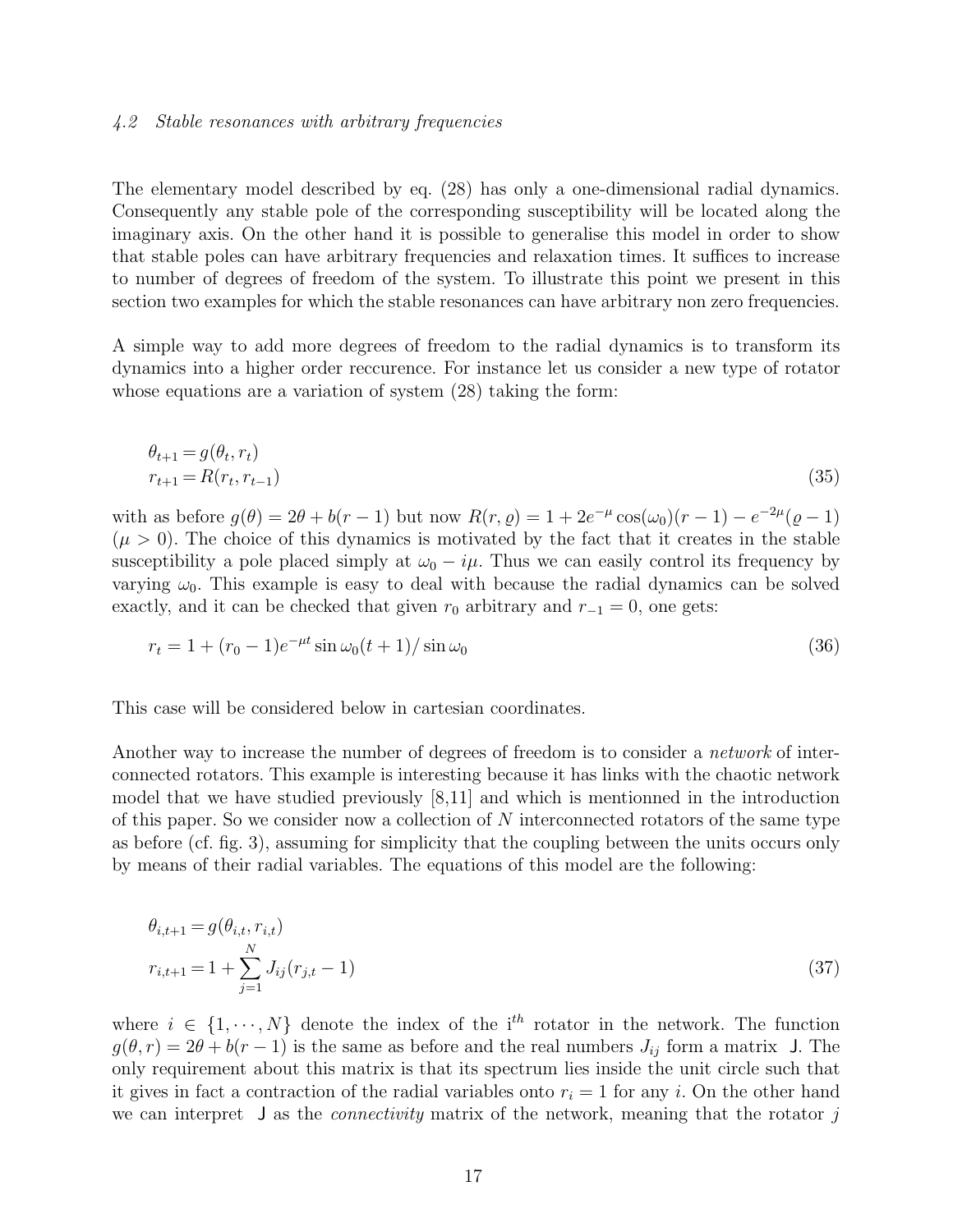influences rotator i iff  $J_{ij} \neq 0$ . Moreover this interaction is signed, with the interpretation that positive  $J_{ij}$  means activation and inhibition is described by negative  $J_{ij}$ .

The model (37) is a straightforward generalisation of system (28), so that the explicit time evolution for  $(\theta_{i,t}, r_{i,t})$  can also be calculated. Furthermore, if J is diagonalisable, with  $P^{-1}$  J P =  $diag\{e^{-\mu_1+i\omega_1}, \dots, e^{-\mu_N+i\omega_N}\}\,$ , then the stable complex susceptibilities (with respect to a perturbation of amplitude  $\epsilon X(\theta)$  in the  $r_i$  direction as considered in the single rotator model) can be expressed as follows:

$$
\hat{\chi}_{r_i r_j}(\omega) = \sum_{k} \frac{P_{ik} P_{kj}^{-1}}{1 - e^{i(\omega - \omega_k) - \mu_k}}
$$
\n
$$
\hat{\chi}_{\theta_i r_j}(\omega) = \sum_{k} P_{ik} P_{kj}^{-1} \left( \frac{1}{1 - e^{i\omega - \log 2}} - \frac{1}{1 - e^{i(\omega - \omega_k) - (2\log 2 + \mu_k)}} \right)
$$
\n(38)

So, it is readily seen that there are stable poles situated in the lower half-complex plane in  $\omega = \omega_k - i\mu_k$  and in  $\omega = \omega_k - i(2\log 2 + \mu_k)$ , each time  $e^{-\mu_k + i\omega_k}$  is an eigenvalue of matrix J. Therefore, although in this model the unstable resonances are located only on the imaginary axis, depending on the connectivity matrix there can be an arbitrary number of stable resonances with non-zero frequencies  $\omega_k$ . The latter will not be visible in the power spectrum of the chaotic dynamics, but eqs.  $(38)$  shows that a periodic forcing of unit j at frequency  $\omega_k$  can produce a resonance in the linear response of unit *i*. As discussed in ref. [11], this property can be used to transmit a signal from j to i (possibly with amplitude modulation). Moreover we see that a necessary condition to make this transmision possible is that  $P_{ik}P_{kj}^{-1} \neq 0$ . This condition is satisfied if the  $k^{th}$  eigenmode of J has a nonzero component i in the canonical basis and reciprocaly if the  $j<sup>th</sup>$  vectors of that canonical basis has a nonzero component  $k$  when decomposed in the eigenvector basis. (Roughly speaking, an excitation of the node j excites the eigenmode k, which excites the node i). This opens the possibility, for appropriately chosen connectivity matrices J, to get resonances which are specific to the pair  $ij$ . Note in particular that if the network as some modular structure such that the matrix P has a block diagonal structure then, obviously, there are resonances specific to each block. This structure is revealed by our excitation-response procedure even when one has no access to the explicit form of the dynamics.

#### 4.3 Relaxation time longer than the mixing time

To summarise, in the previous sections we have seen that the linear response between two variables  $(x_i, x_j)$  of a uniformly hyperbolic system can be characterised by poles of its susceptibility  $\hat{\chi}_{ij}(\omega)$ . A given pole  $\omega = \omega_k - i\mu_k$  of this function is associated with two time scales, namely its resonance frequency  $\omega_k$  and its relaxation time  $\mu_k^{-1}$ . The latter gives an estimation of the decay time of oscillations  $\omega_k$  when the system is submitted to an impulse perturbation via its  $x_j$  variable. Moreover, in view of the decomposition  $\hat{\chi}_{ij}(\omega) = \hat{\chi}_{ij}^{(u)}(\omega) + \hat{\chi}_{ij}^{(s)}(\omega)$ introduced in eq. (27), there can be two types of poles. The first class of poles are the ones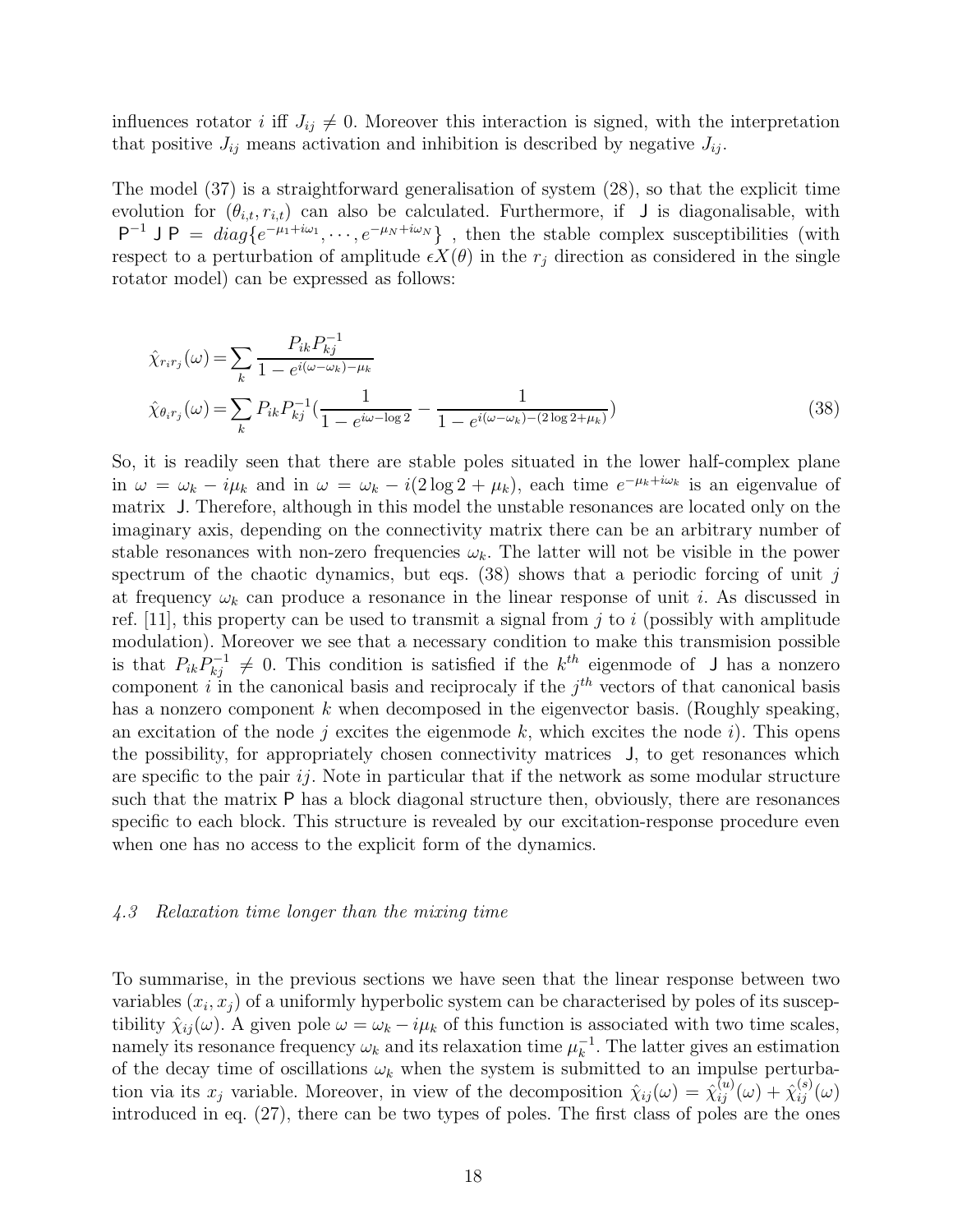of  $\hat{\chi}_{ij}^{(u)}(\omega)$ . They coincide with the Ruelle-Pollicott resonances, which are also the poles of the power spectrum of a generic variable of the chaotic system. The knowledge of the closest pole to the real axis in this class provides the mixing time  $\tau_m$ , defined as the inverse of its imaginary part. This is also the typical decay time of the correlation functions which can be interpreted as the "decorrelation" time of state variables of the chaotic attractor. In the basic examples treated above  $\tau_m = 1/\log 2$ . The second class of poles is formed by the poles of the stable susceptibility  $\hat{\chi}_{ij}^{(s)}(\omega)$ . In particular their imaginary parts characterise the average decay time of an impulse perturbation along the stable direction, and thereby the average time to come back to "equilibrium" after this perturbation. For instance in the example of the previous Section, eq. (38) shows that the return time of  $\langle \theta_i \rangle_t$  to equilibrium after an impulse perturbation in the stable direction  $r_j$  is dominated by the largest  $\tau_{ij} = \max_k(2\log 2 + \mu_k)^{-1}$ , (k chosen in  $\{1, \dots, N \text{ such that } P_{ik}P_{kj}^{-1} \neq 0\}$ ). Thus in this example  $\tau_{mixing} > \tau_{ij}$  for all pairs ij and this corroborates the common belief that the return time to equilibrium of a physical system is given by its mixing time.

This property is not true in general, however. The goal of the present Section is to support this statement by providing a generalisation of our simple model (28) where indeed the decay of response functions can be much longer than the mixing time. Moreover since this property was already observed in our previous study of neural network dynamics [11], the present example indicates also a possible mechanism to understand this non-classical behaviour.

Let us consider the following system, which is an extension of system  $(28)$ :

$$
\theta_{t+1} = 2\theta_t + b(r_t)(r_t - 1) + (b(r_t) - 1)\sin\theta_t
$$
  
\n
$$
r_{t+1} = 1 + e^{-\mu}(r - 1)
$$
\n(39)

with  $b(r) = e^{-(r-1)/\eta}$  and  $\eta > 0$ . Thus in the neighborhood of  $|r-1| \ll \eta$ , the new term  $(b(r_t) - 1) \sin \theta_t$  is negligible and the system then behaves exactly as the basic model of Section 4.1. This is no longer the case when  $r-1$  increases, entailing that  $b(r)$  decreases to 0. Figure 4 shows the  $\theta$  dynamics in the two limits  $r = 1$  and  $r = \infty$ . This model is hardly tractable analytically because it is hard to compute  $(\theta_t, r_t)$  as a function of  $(\theta_0, r_0)$ . But the dynamics can still be analysed by making use of the numerical method described in Section 3.2. Figure 5A shows a superposition of the susceptibilities  $|\hat{\chi}_{\theta r}(\omega)|$  obtained from two numerical computations performed with two different values of  $\eta$ . For  $\eta = 1$  in eqs. (39), the numerical results can be well fitted with the analytical curve computed in the case  $\eta = \infty$  (i.e. the Fourier transform of eq. (38) or, equivalently eq. (34) in the case of only one unit). Then the width of the resonance in  $\omega = 0$  is dominated by log 2 corresponding to the inverse of the mixing time. On the other hand the narrower curve (with symbols "x") in fig. 5 shows an example of  $|\hat{\chi}_{\theta r}(\omega)|$  computed for small  $\eta$ . In this case it is seen that the width of the resonance in  $\omega = 0$  has substantially decreased. As a matter of fact it can be arbitrarily decreased by diminishing further  $\eta$ . In the same time the height of the resonance peak increases. (This is not visible on the figure because their maxima have been scaled to the same height). Thus the susceptibility  $\hat{\chi}_{\theta r}(\omega)$  diverges with  $\eta \to 0$  because one of its poles pinches the real axis in this limit. The reason for this behavior can be understood at least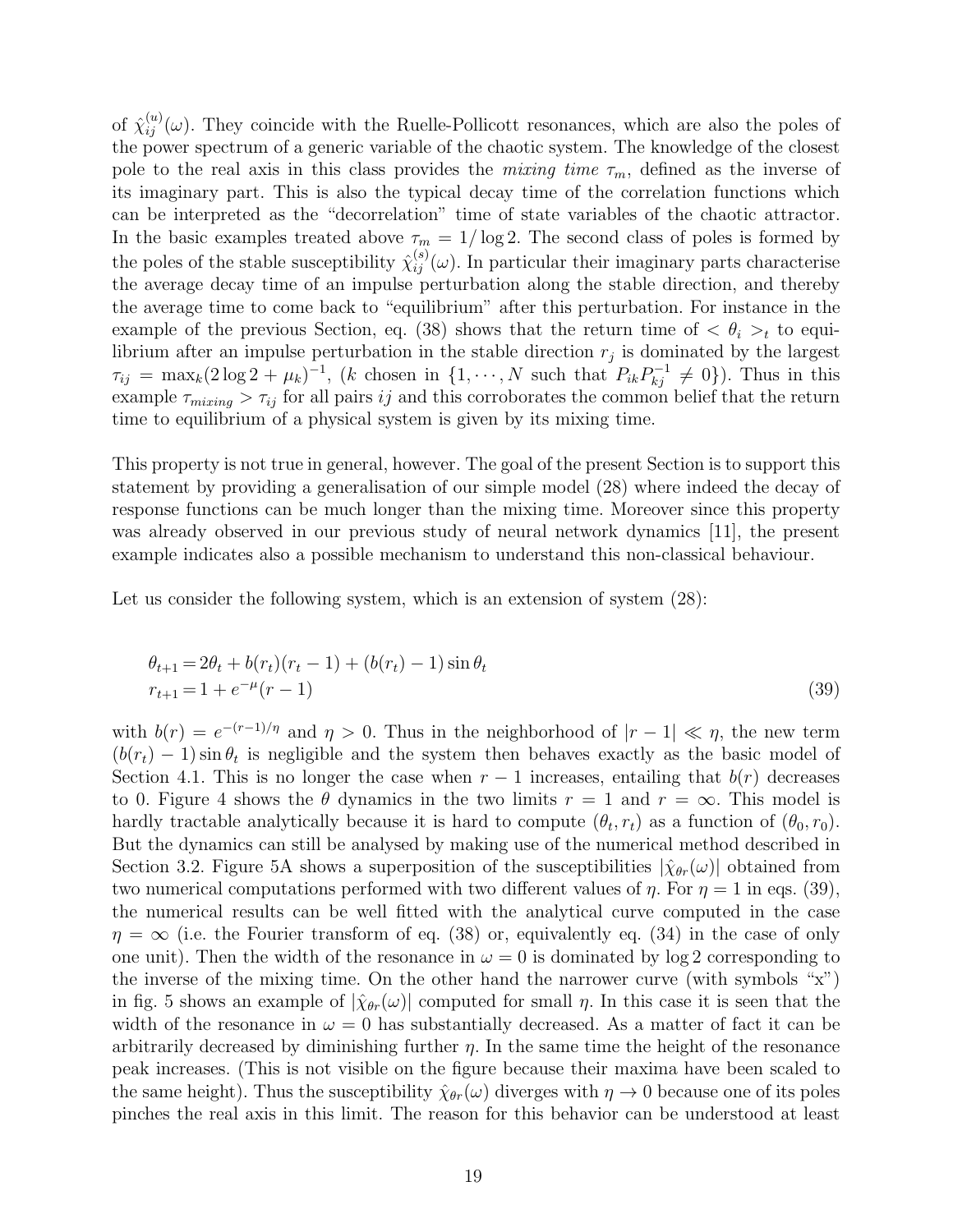

Fig. 4. First return map representation of the  $\theta$  dynamics defined by eq. (39) in the two limiting  $\mathcal{C}$ 



Fig. 5. (A) Modulae of the susceptibility  $\hat{\chi}_{\theta r}(\omega)$  computed for the model (39) for different values of  $\eta$ . The dashed line curve is the analytical prediction of  $|\hat{\chi}_{\theta r}(\omega)|$  in the case  $\eta = \infty$ . The case  $\eta = 0.05$  (symbol 'o') is numerically computed with estimate (21) ( $\epsilon = 0.01, T = 2^{19}$  and yet averaged over 200 samples). It shows a remarkable narrowing of the peak. (B) Impulse response functions  $\chi_{\theta r}(t)$  computed from the inverse Fourier transform of  $\hat{\chi}_{\theta r}(\omega)$ . In both cases (A) and (B) the height of curves  $\eta = \infty$  have been scale to the same amplitude than  $\eta = 0.05$ .

qualitatively as follows. As  $r-1$  increases from  $\eta$ , the system (39) looses indeed its uniform hyperbolicity. This is clear on fig. 4, where it is seen that it  $r - 1 \gg \eta$  then the first return map for  $\theta_t$  acquires a slope 1 in abscissa  $\theta = 0$ . This means that a perturbation along the radial direction can induce a drastic slowing down of the "chaotic" rotation. The latter is resumed only when the radial perturbation has sufficiently relaxed. Thus in this case this is the decay time along the contracting direction which controls the return time to equilibrium.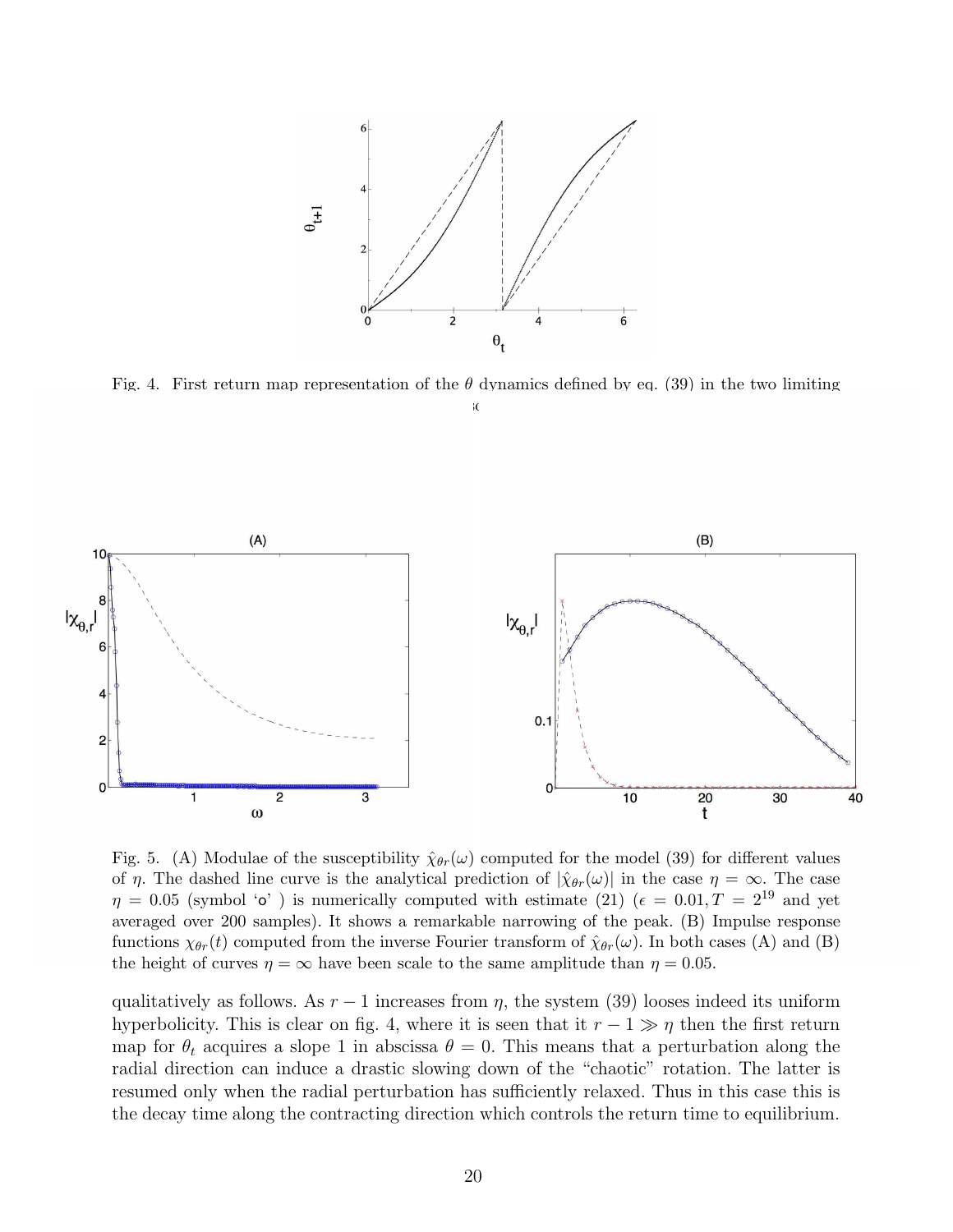Now one interesting physical consequence of this phenomenon appears by reconstructing the impulse response function  $\chi_{\theta r}(t)$  from the inverse Fourier transform of  $\hat{\chi}_{\theta r}(\omega)$ . Figure 5B shows the comparison between the cases  $\eta$  large (cf. eq. (34)) and  $\eta$  small. In the first case the response of  $\theta$  decays as expected like  $2^{-t}$  which is the typical decay time of the correlation functions of this system. In the second case it is seen that the system responds with an impulse of large amplitude which moreover decays on a time of order 10 times longer than the mixing time. Therefore this example illustrates a novel feature of Ruelle's theory, compared with the common intuition of nonequilibrium physical (conservative) systems: when a dissipative system is pushed out of equilibrium, its return time to equilibrium can be substantially longer than the mixing time which could be predicted by looking at its correlation functions. This property merely reflects the possible violation of the fluctuation-response theorem in dissipative systems.

The numerical simulations reported in this section concerned our single rotator which is a 2 degrees of freedom system. Nevertheless we anticipate that the same type of phenomenon will show up in the network of rotators described by eqs. (37). In fact this behaviour of having a longer return time to equilibrium than the mixing time was also observed in the numerical simulations of our neural network dynamics [11].

# 4.4 Decomposing the linear response in general coordinates

The model (28) is sufficient to show the existence of two types of responses in hyperbolic systems. However, the choice of variables  $(\theta, r)$  made to perturb this system and to observe its response is quite particular because its coincides with the local unstable and stable directions  $\{e_{\theta}, e_r\}$ . So the decomposition of the response functions, or of the susceptibilities, into their stable and unstable parts is trivial for this choice. In this Section, we analyse the same model, but with observables which are the cartesian coordinates in the plane. The unperturbed dynamics is thus the same but we change the way to perturb it and the variables to look at. The problem becomes slightly more complicated because each element of the the susceptibility matrix have both components, stable and unstable. The identification of these two contributions in a response function can scarcely be done explicitly in a general system because the projectors onto the local stable or unstable manifolds are not easy to compute for an arbitrary system. Nevertheless the present model is sufficiently simple to perform this decomposition analytically and to discuss some of its consequences on the resonances of the susceptibility.

Let us consider the model (35) introduced before but now written in cartesian coordinates  $(x, y)$  of the plane:

$$
x_{t+1} = F_x(x_t, y_t, x_{t-1}, y_{t-1}) + \epsilon_x \xi_x(t+1, x_t, y_t)
$$
  
\n
$$
y_{t+1} = F_y(x_t, y_t, x_{t-1}, y_{t-1}) + \epsilon_y \xi_y(t+1, x_t, y_t)
$$
\n(40)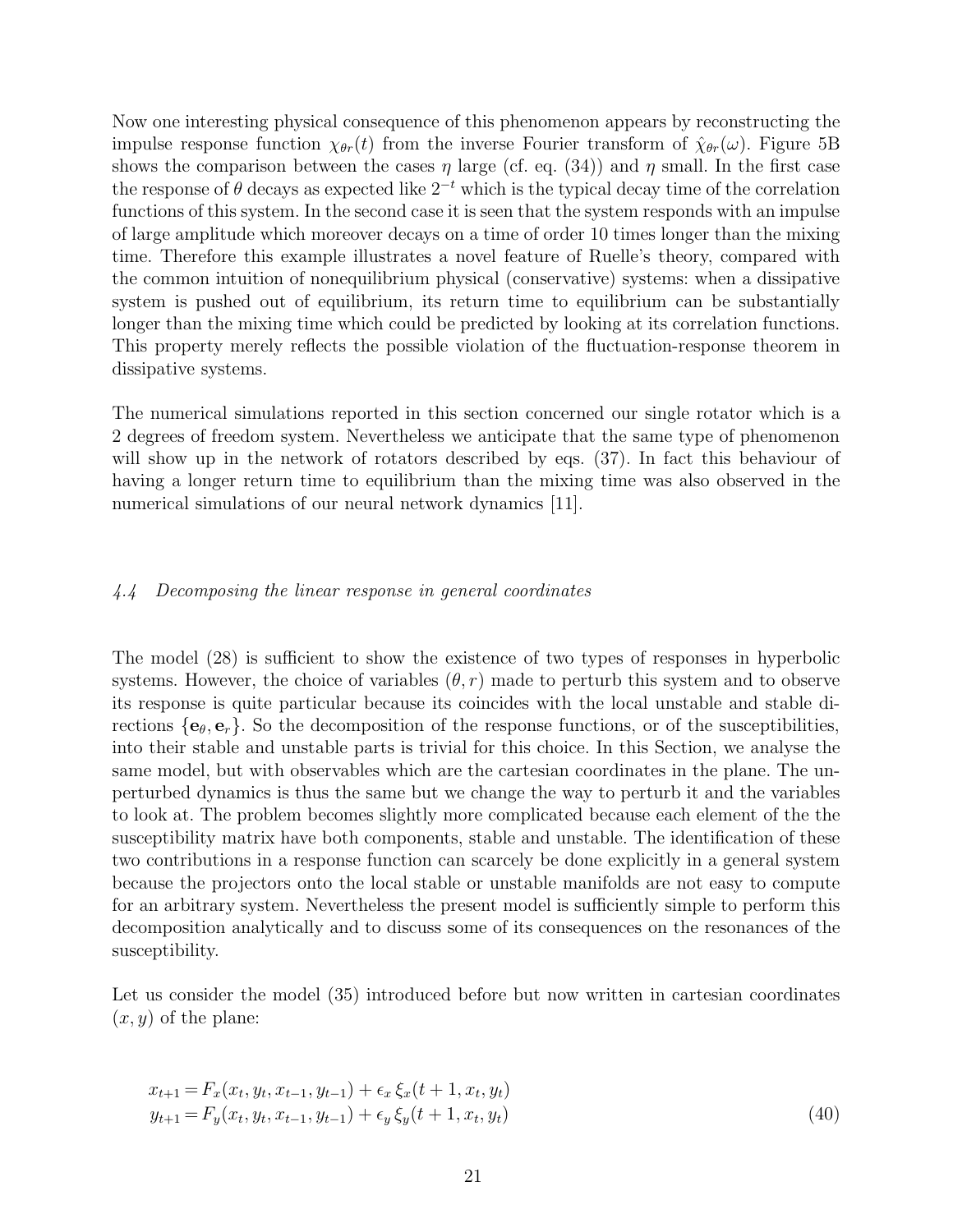with the functions  $\mathbf{F} = (F_x, F_y)$  defined by:

$$
F_x(x_t, y_t, x_{t-1}, y_{t-1}) = R(\sqrt{x_t^2 + y_t^2}, \sqrt{x_{t-1}^2 + y_{t-1}^2}) \cos(g[\arg(x, y), \sqrt{x_t^2 + y_t^2}])
$$
  
\n
$$
F_y(x_t, y_t, x_{t-1}, y_{t-1}) = R(\sqrt{x_t^2 + y_t^2}, \sqrt{x_{t-1}^2 + y_{t-1}^2}) \sin(g[\arg(x, y), \sqrt{x_t^2 + y_t^2}])
$$
\n(41)

and the functions R and g have already been defined after eq. (35). The notation  $arg(x, y)$ means  $\arctan(y/x)$  for  $x > 0$  and  $\arctan(y/x) + \pi$  for  $x < 0$ . Thus in the absence of perturbation  $(\epsilon_x = \epsilon_y = 0)$ , the standard change of variable  $x = r \cos \theta$ ,  $y = r \sin \theta$  gives the unperturbed model (35).

Assuming without loss of generality that the mean values of the variables are zero in the unperturbed situation,  $\langle x \rangle = 0 \Rightarrow y \rangle$ , we are interested in the mean values  $\langle x \rangle_t$  and  $y > t$  for small  $\epsilon$  and a prescribed form of the perturbation function  $\xi(x, y)$ . As already discussed (see footnote 5), in order to simplify the formalism we choose a perturbation the form  $\boldsymbol{\xi} = \mathbf{X} \circ \mathbf{F}$ , with  $\mathbf{X} = X_x \mathbf{e}_x$  or  $\mathbf{X} = X_y \mathbf{e}_y$ . The goal is now to compute the susceptibility matrix  $\hat{\chi}_{ij}(\omega)$ , or equivalently the corresponding response matrix  $\chi_{ij}(t)$  defined in eq. (25), as well as its decomposition in a sum of an unstable and of a stable part. To this purpose, by construction in the present model the perturbation  $X_i\mathbf{e}_i$  ( $j = x$  or y) can be decomposed along its stable and its unstable projections, for example :

$$
X_y \mathbf{e}_y = X_y \sin \theta \mathbf{e}_r + X_y \cos \theta \mathbf{e}_\theta \tag{42}
$$

where  $e_r$  is the radial unit vector (local stable direction) and  $e_\theta$  is the tangential unit vector to the circle (local unstable direction). Thus from eqs.  $(25)-(27)$ , and by using the equations  $\nabla F_i \cdot \mathbf{e}_r = \partial_r F_i$  and  $\nabla F_i \cdot \mathbf{e}_\theta = \frac{1}{r}$  $\frac{1}{r}\partial_{\theta}F_{i}$   $(i=x \text{ or } y)$ , one can write the decomposition of  $\chi_{xy}(t)$ into the stable and unstable susceptibilities as follows:

$$
\chi_{xy}(t) = \chi_{xy}^{(s)}(t) + \chi_{xy}^{(u)}(t)
$$
\n
$$
= \int \rho_F(d\mathbf{x}) \sin \theta \, \partial_r F_x^t(\mathbf{x}) \, X_y(\mathbf{x}) + \int \rho_F(d\mathbf{x}) \, \frac{\cos \theta}{r} \partial_\theta F_x^t(\mathbf{x}) \, X_y(\mathbf{x}) \tag{43}
$$

for  $t \geq 0$  (and  $\chi_{xy} = 0$  otherwise). The other matrix elements  $\chi_{xx}(t)$  or  $\chi_{yy}(t)$  have an anologous expression. Let us recall that the invariant measure to be used in these integrals takes the following form (in polar coordinates) :  $\rho_F(dx) = r d\theta \, \delta(r-1) \delta(\varrho-1) dr d\varrho$  with  $\delta$ denoting here the Dirac distribution. This enables one to get the following results:

$$
\chi_{xx}^{(u)}(t) = \langle \cos \theta_t; \, \partial_\theta [\sin \theta_0 X_x(\theta_0)] \rangle \tag{44}
$$

$$
\chi_{xx}^{(s)}(t) = \partial_r R^t < \cos \theta_t; \cos \theta_0 X_x(\theta_0) > \tag{45}
$$

$$
\chi_{xy}^{(u)}(t) = -\langle \cos \theta_t; \, \partial_\theta [\cos \theta_0 X_x(\theta_0)] \rangle \tag{46}
$$

$$
\chi_{xy}^{(s)}(t) = -\partial_r g^t < \sin \theta_t; \sin \theta_0 X_y(\theta_0) > \tag{47}
$$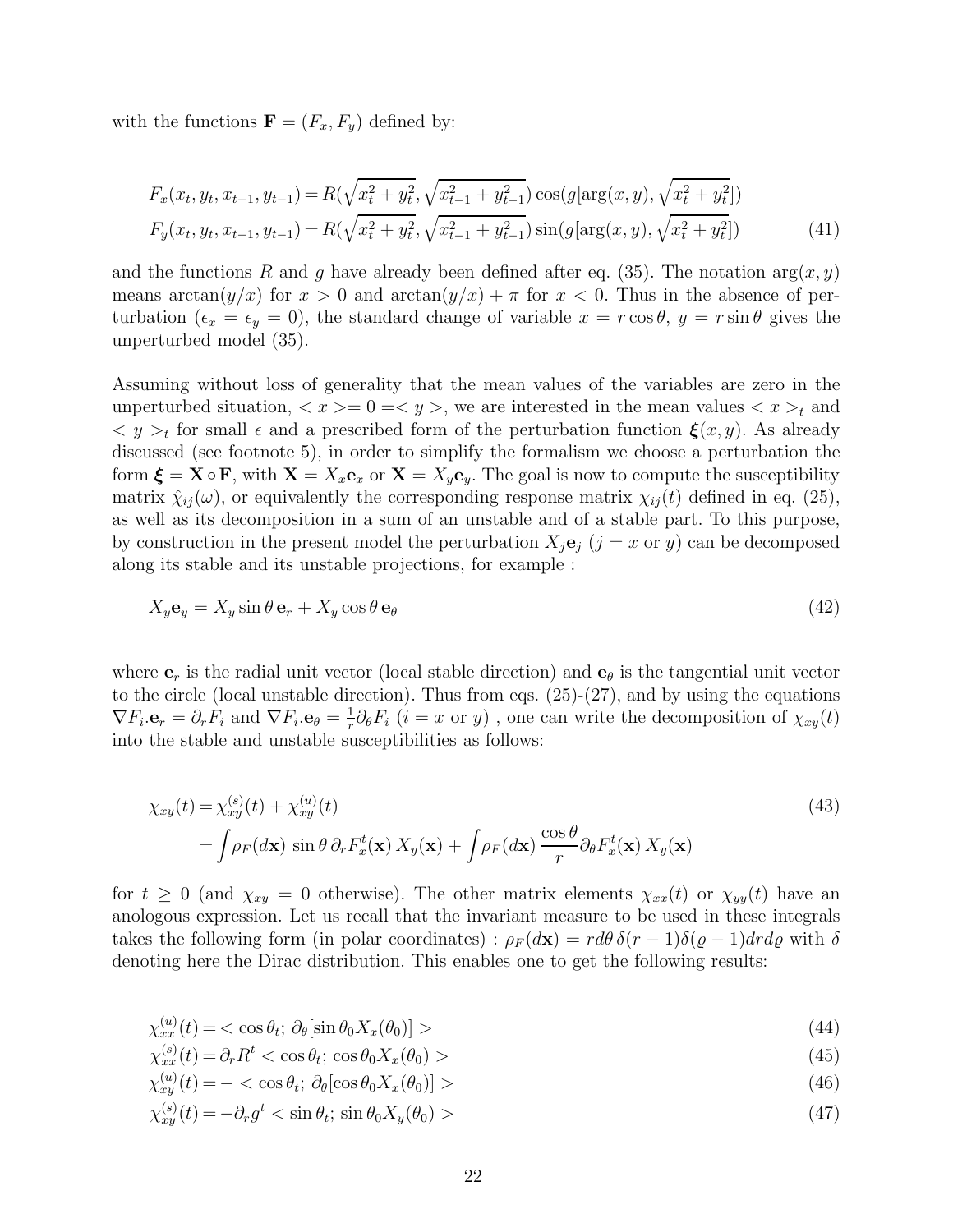(We do not write the corresponding functions  $\chi_{yy}^{(u)}(t)$  and  $\chi_{xx}^{(u)}(t)$  which are quite similar). We have only considered a  $\theta$ -dependence of the perturbation function  $X_i(\theta)$  (because a r dependence would be trivial due to the Dirac distributions). As it is expected the unstable response functions (44) and (46) are pure correlation functions, whereas the stable responses (45) and (47) are correlation functions multiplied by a factor related to the contracting dynamics. As already discussed this latter term is responsible for creating poles in the susceptibility which are not observable in the powerspectrum.

Now, another point that we want to illustrate in this section is the following: as mentionned above, the decomposition  $\chi_{ij}^{(s)}(t) + \chi_{ij}^{(u)}(t)$  can scarcely be done in practise. In this case the resonances which can be observed are induced from the maxima of the modulus  $|\chi_{ij}(t)|$ . But the latter can be misleading to detect actual poles of the stable or of the unstable susceptibilty. To make this point clearer, we treat a concrete example.

Let us consider again the perturbation function  $X(\theta) = \theta(2\pi - \theta)$  to be used in eqs. (44)-(47) and let us compute explicitly  $\chi_{xx}(t) = \chi_{xx}^{(u)}(t) + \chi_{xy}^{(s)}(t)$ . The first term is given by the correlation function (44) which can be written as:

$$
\chi_{xx}^{(u)}(t) = \int_0^{2\pi} d\theta \, \cos(2^t \theta) \partial_\theta [\theta (2\pi - \theta) \sin \theta] = \begin{cases} \frac{\pi}{2} + \frac{2}{3}\pi^3 & \text{if } t = 0\\ -2\pi \left( \frac{1}{(2^t + 1)^2} + \frac{1}{(2^t - 1)^2} + \frac{2}{(4^t - 1)} \right) & \text{if } t > 0 \end{cases} \tag{48}
$$

and, as usual,  $\chi_{xx}^{(u)}(t) = 0$  for  $t < 0$ . Next we compute the stable susceptibility  $\chi_{xx}^{(s)}(t)$  by evaluating the two factors of (45). The first factor  $\partial_r R^t$  is worked out by using (36) and one gets

$$
\chi_{xx}^{(s)}(t) = \frac{\alpha^t \sin \omega_0(t+1)}{\sin \omega_0} C(t)
$$
\n(49)

with the second factor being the correlation function:

$$
C(t) = \int_{0}^{2\pi} d\theta \cos(2^t \theta) \cos(\theta) \theta (1 - \theta) = \begin{cases} -\frac{\pi}{2} + \frac{2}{3}\pi^3 & \text{if } t = 0\\ -2\pi \left(\frac{1}{(2^t + 1)^2} + \frac{1}{(2^t - 1)^2}\right) & \text{if } t > 0 \end{cases}
$$
(50)

Finally the complex susceptibility is obtained by summing the stable and the unstable contributions. For example  $\chi_{xx}(t) = \chi_{xx}^{(u)}(t) + \chi_{xx}^{(s)}(t)$  with eqs. (48)-(50).

In this example the poles of the complex susceptibility can thus be controlled by changing the parameters  $\mu$  and  $\omega_0$  which characterise the radial (thus here "transverse") dynamics. Figure 6 shows the modulus of the complex susceptibility  $|\hat{\chi}_{xx}(\omega)|$ , as well as the respective contributions of the stable and the unstable susceptibilities, for a given choice of parameters  $\alpha = 0.8, \omega_0 = 1$ . For this choice one notices that the resonances exhibited by these curves are all situated in  $\omega = \pi$ . So in this case the information given by the Fourier transform of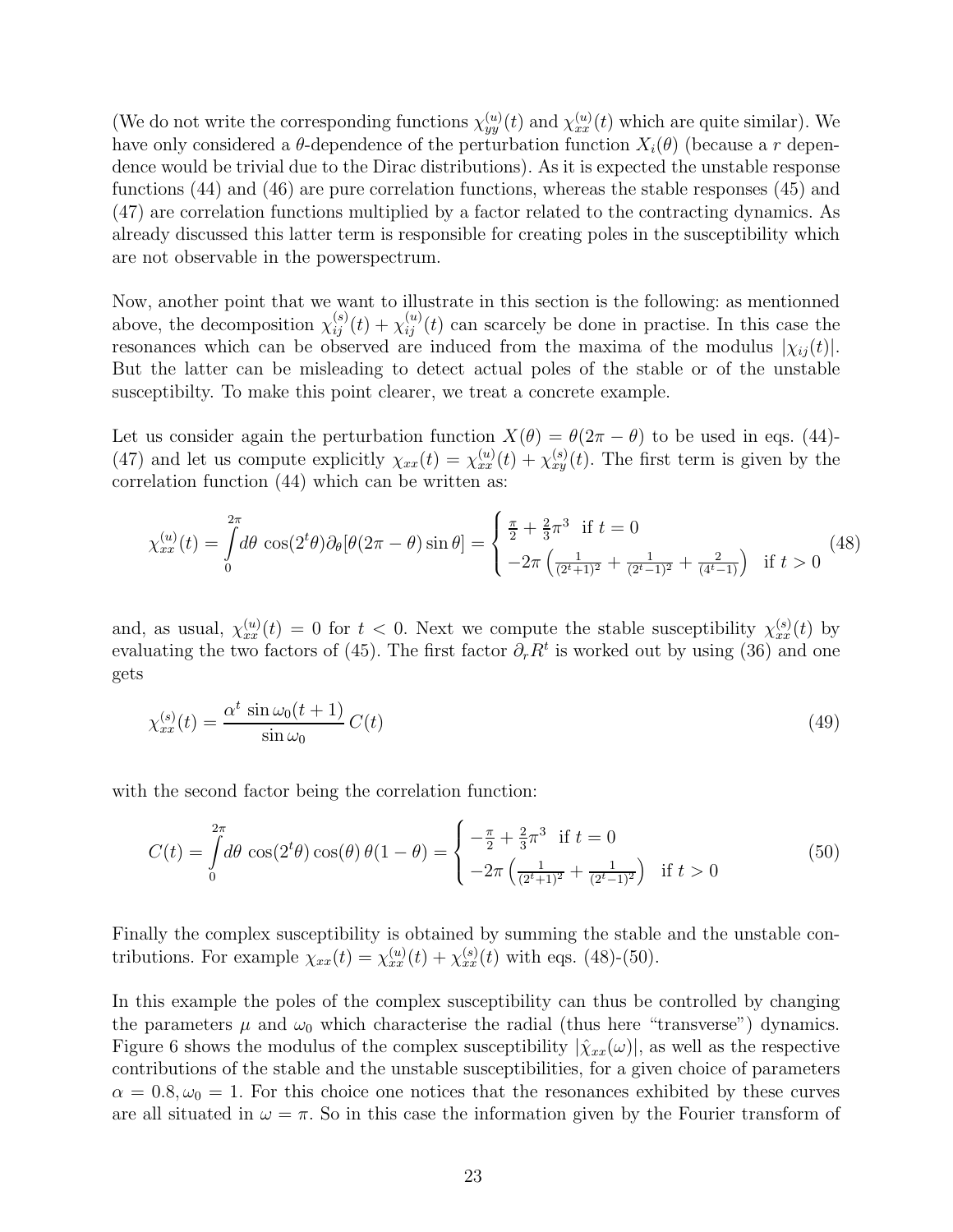

Fig. 6. Complex susceptibility  $\hat{\chi}_{xx}(\omega)$  computed from eqs. (48)-(50) with parameters  $\alpha = 0.8, \omega_0 = 1.$  (a) Modulus of the complex susceptibility. (b) Modulus of the stable (solid line) and of the unstable (dashed-line) susceptibility.

a correlation function, would suffice to characterise, at least qualitatively, the susceptibility of the system. In particular, the maximum response of the system to periodic forcing occurs at the same frequency that the resonance of correlation functions. This situation changes by tuning parameter  $\omega_0$ , however. Figure 7(a) shows a case where the resonance of the complex susceptibility is no longer situated in  $\omega = \pi$ , but near  $\pi/2$ .

As already discussed, this "anomalous" behaviour cannot be understood in the framework of the fluctuation-response theorem, but well in the Ruelle's response theory of dissipative chaotic systems. On the other hand it can be remarked that the resonance of  $|\hat{\chi}_{xx}(\omega)|$  near  $\pi/2$  does not correspond to a stable nor to an unstable pole. In fact it results from the interference of two poles, stable and unstable, which appear as distinct resonances, which can be seen on the graph of  $|\hat{\chi}_{xx}^{(s)}(\omega)|$  and of  $|\hat{\chi}_{xx}^{(s)}(\omega)|$  represented on Fig. 7(b).

So this simple example illustrates that the linear response of the system depends on the behaviour or the "stable" response function. In particular this can drastically differ from all those of correlation functions. Moreover, one sees that the position of the stable poles can be tuned by controlling appropriate parameters ruling the dynamical systems.

# Amplified echo of the impulse response

We end this Section by reporting another property of the stable response which is an application of the analytical results (44)-(47). The following result is also linked to the interpretation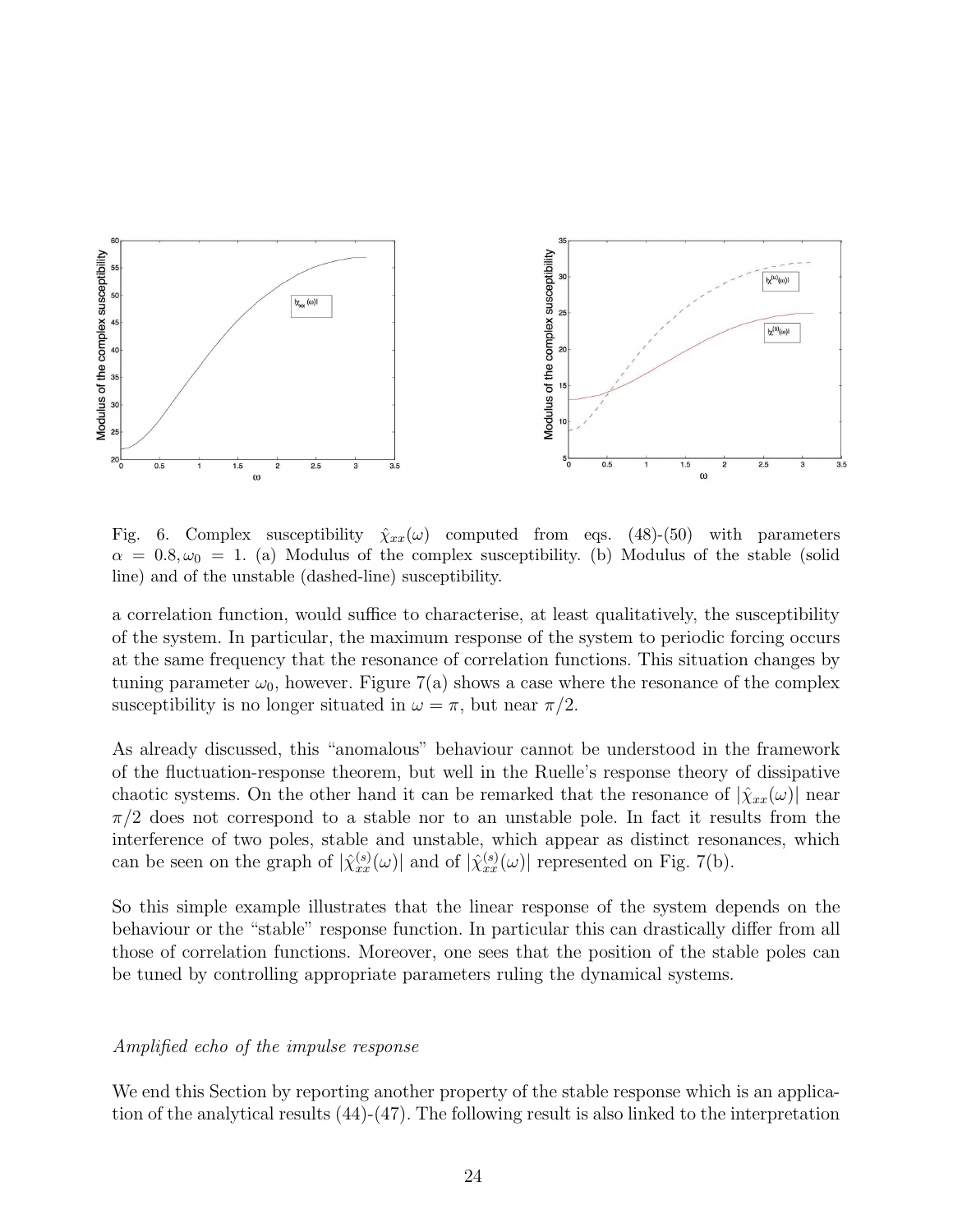

Fig. 7. Complex susceptibility  $\hat{\chi}_{xx}(\omega)$  computed from eqs. (48)-(50) with parameters  $\alpha = 0.8, \omega_0 = 3.$  (a) Modulus of the complex susceptibility. (b) Modulus of the stable (solid line) and of the unstable (dashed-line) susceptibility.

by mean function  $B(t)$  [eq. (33)] of the transient growth of response functions, as discussed in Section 4.1.

The response function  $\chi_{xy}^{(s)}(t)$  is a product of an exponential function and of a correlation function. If the latter is of amplitude of order  $(1)$  at time t, the result gives an amplification of  $2<sup>t</sup>$ . To illustrate this property consider a perturbation of the form:

$$
X(\theta) = \cos(2^p + 1)\theta \tag{51}
$$

Then is easy to work out the correlation function  $\langle \sin \theta_t \sin \theta_0 X_y(\theta_0) \rangle$  > appearing in (47). It is found that if  $p > 1$ , the stable response function is

$$
\chi_{xy}^{(s)}(t) = -\frac{b(2^p - e^{-\mu p})}{4(2 - e^{-\mu})} \delta_{t,p} \tag{52}
$$

Notice that in this case the susceptibility  $\hat{\chi}_{xy}^{(s)}(\omega) \propto e^{ip\omega}$  has no poles. However, it is seen in this example that an effect of the stable direction is to produce an exponentially amplified "echo" of the perturbation.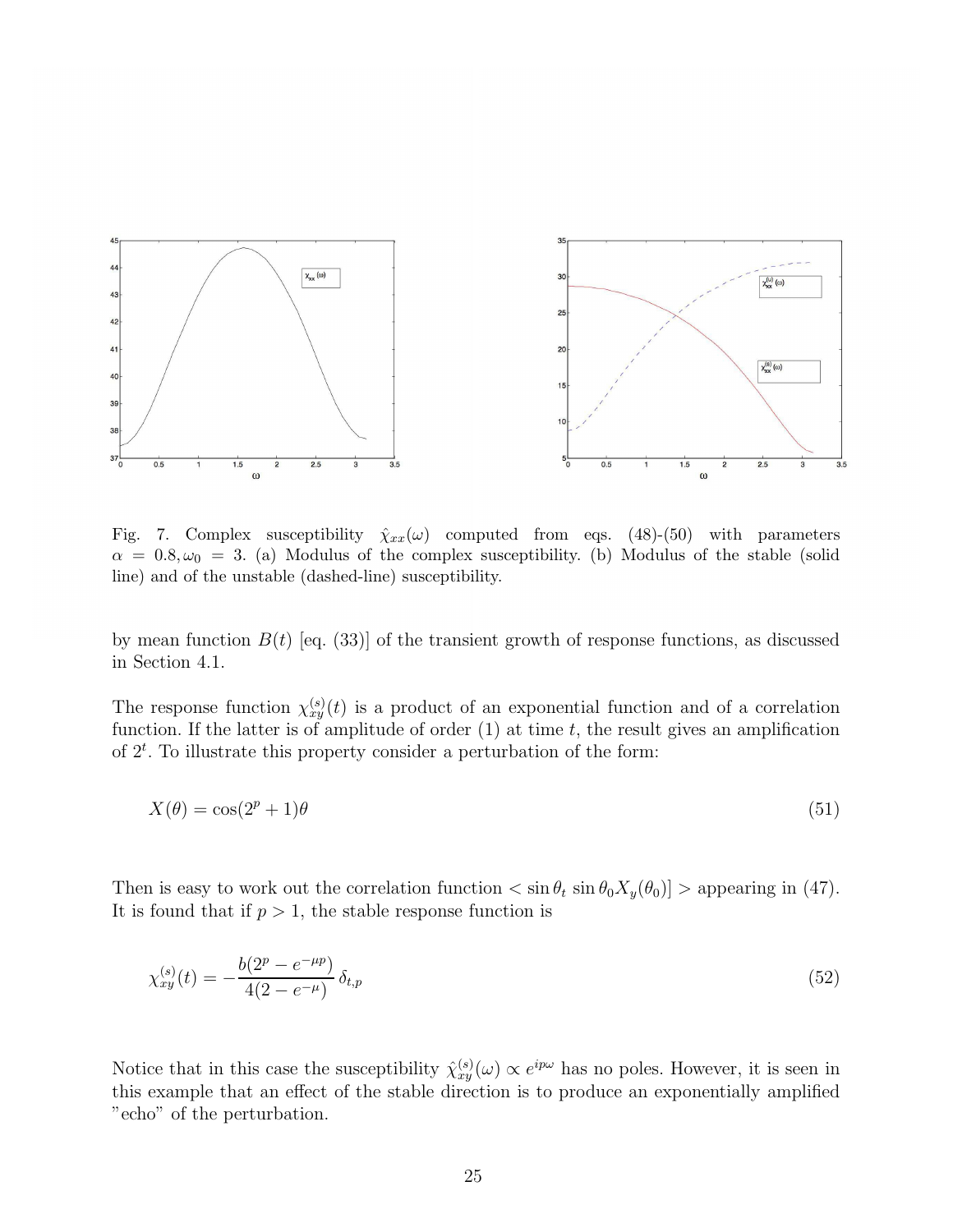# 5 Conclusion

In the recent theory developed by Ruelle [4] the standard concepts of linear response, susceptibility and resonance are revised and extended due to the dynamical contraction of the whole phase space onto attractors. More technically, the contraction rate of phase space leads one to replace the conservative Liouville measure (which is the standard measure in classical statistical physics) by the notion of SRB measure. Among others, this change demands to go beyond the standard frawework of the "fluctuation-response" theorem, which means that one cannot any longer deduce the statistical behaviour of the system just by looking at its correlation functions. For example, the powerspectra of classical (conservative) physical systems provide in general all the informations about the resonances of this system. For the dissipative systems considered by Ruelle, this information is incomplete, however, as they may be new types of resonances –called the stable resonances because they are related to stable manifolds– which cannot be detected in the spectra of correlation functions but in the complex susceptibility of this system. In previous papers we have exhibited a model of dynamical network with dissipative chaotic dynamics where we succeeded to numerically compute the susceptibility and show indeed the presence of new resonances in the susceptibility which are absent in the Fourier transform of the correlation functions. In order to gain more intuitions on what bring about these "stable" resonances and their consequences, we have considered in the present article simpler models which could be treated analytically. Moreover the analytical results could be used to test further our numerical method and to compare it to a previous method which existed in the litterature.

We have first examined the 1-dimensional model  $\theta_{t+1} = 2\theta_t \pmod{2\pi}$  which presumably is the simplest chaotic system with Lyapunov exponent log 2. Despite its simplicity this model is instructive to consider, as it is a non classical physical systems (having a purely expanding and non invertible dynamics). The linear response of this system can be worked out analytically and the result is a correlation function. In this case it is easy to show that this response decays exponentially with a characteristic time equal to the mixing time. Also the latter is clearly associated with a pole of the susceptibility and also identified with one Ruelle-Policott resonance.

Next we have studied a class of 2-dimensional models describing simple rotator models. The angular dynamics is the same as previously but there is also a radial dynamics which contracts the phase space on the unit circle (fig. 3). The resulting system has thus a non-fractal chaotic attractor, which moreover is uniformly hyperbolic. This elementary model could be used to illustrate several new properties associated with the dissipative dynamics. First it is easy to show in it the presence of new poles whose real parts correspond again to zero-frequency resonances but imaginary parts are associated with the relaxation time of the contracting dynamics. In fact it is seen that the cross-response  $\hat{\chi}_{\theta r}(\omega)$  has a pole which combines the two characteristic times (mixing and contracting) in a linear combination of both. This property is demonstrated to exist in a class of more general and higher dimensional systems, as presented in the Appendix. In the rotator model one could also describe the stable resonance of  $\hat{\chi}_{\theta r}(\omega)$ by means of the error function  $B(t)$ , eq. (33), showing how the analytic properties of the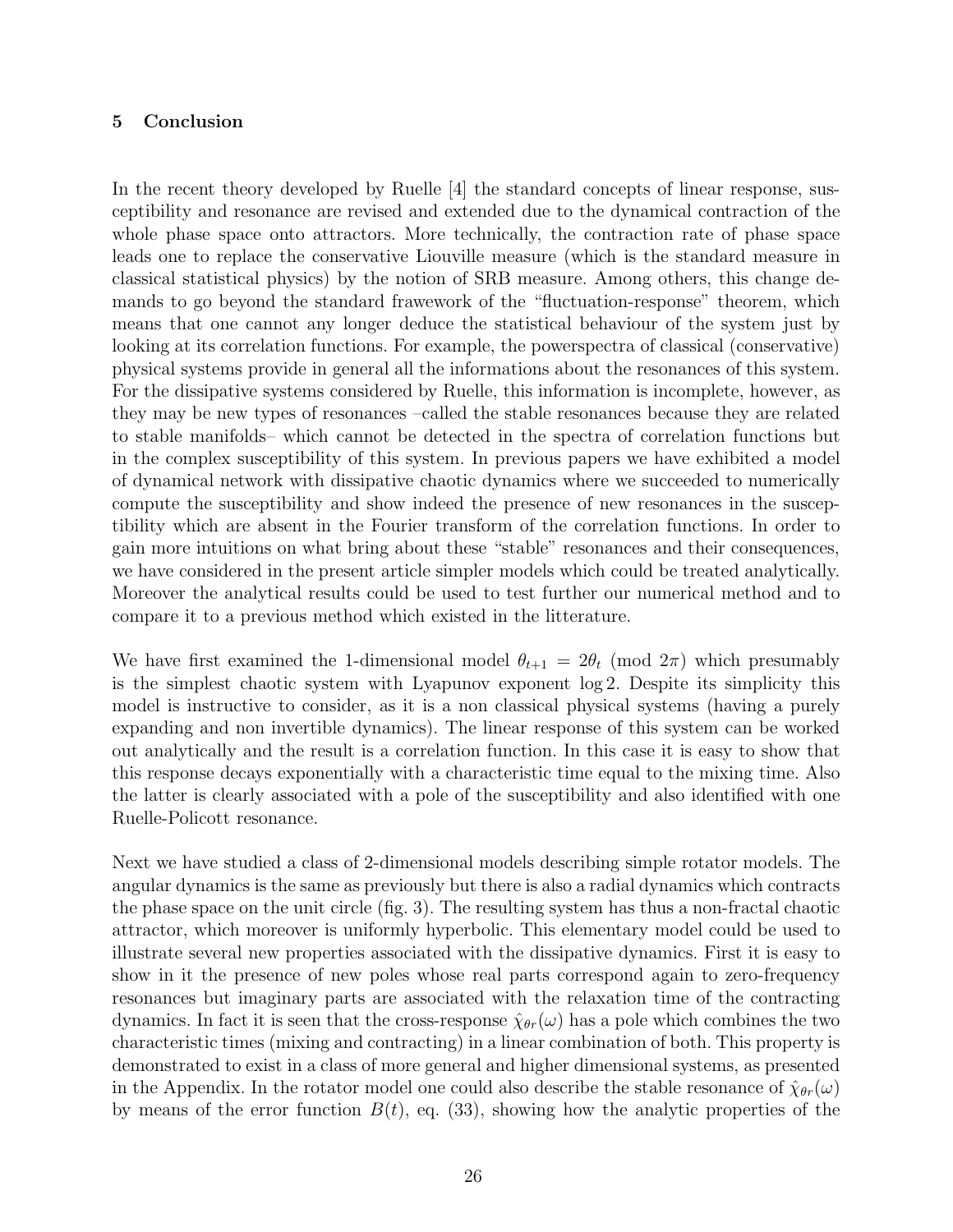perturbation function  $X(\theta)$  regulates the amplitude growth and decay of the response. Next we extended the calculations obtained for a single rotator to results for a network of coupled rotators. This generalisation pointed out to the possibility to get stable resonances wich are specific to the pair  $ij$  in the network and having arbitrary non zero frequencies. Both of these features can be shown to be intimately linked to the spectral properties of the connectivity matrix of the network. This properties would be worth to analyse further as they are also related to the ability of the system to propagate signals between units of the network [11].

We have also considered an extension of the rotator model in another direction which allows one to discuss the relation between the return time to equilibrium of the system after an impulse perturbation and the mixing time. These characteristic times coincide when there is no attractor in the phase space but here we proposed a mechanism to get a relaxation time arbitrary long in case of transverse perturbation to the attractor. Roughly speaking it is enough that the transverse dynamics becomes less contracting with the distance to the attractor leading possibly to the loss of hyperbolicity for critical perturbations. More precisely we have implemented such mechanism in model (39) which presumably is beyond the scope of analytical treatment, but could be dealt with numerical simulations. These numerical results indeed showed the narrowing of stable resonances following our qualitative predicitions.

Finally we have analysed the simple rotator model in cartesian coordinates, illustrating a rare case where the decomposition of the susceptibility  $\hat{\chi}_{ij}(\omega) = \hat{\chi}_{ij}^{(s)}(\omega) + \hat{\chi}_{ij}^{(u)}(\omega)$  in respectively stable and unstable components can be performed analytically. This example showed in particular that in some cases a maximum in the amplitude  $|\hat{\chi}_{ij}(\omega)|$  may not be interpretable simply as a stable or an unstable pole, but rather as an interference effect of both.

The results obtained in this paper gives more insights in our previous work concerning the linear response of a chaotic network model [8]. This preceding study had allowed us to numerically demonstrate the existence of the new resonances predicted by Ruelle in a model of neural network. Thanks to a numerical method devised to compute the susceptibility and to extract also some poles of it, these new resonances were observed with the unexpected features to be often narrow and pair *i*<sub>j</sub>-dependent. This last property enabled us also to propose a method of signal transmission bewteen the nework units by means of amplitude modulation of harmonic signals locked on the resonance frequencies [11]. Now the present work permits us to understand some mechanisms able to create such resonances with arbitrary frequencies and arbitrary widths, and the possibility to get pair-selective resonances. In future works we will examine further how the control this pair selectivity and how pole positionning can be achieved so that we can propose more advanced schemes for communication between units within a chaotic network. We anticipate that such schemes would be quite useful not only in the field of neural networks but also for applications in other biological networks (e.g. gene regulatory networks) or in communication networks. In particular we will examine also ways of transmitting trains of periodic pulses, which are prevalent in the considered applications. On the other hand, to demonstrate the practical relevance of these new ideas we are working on experimental devices with dissipative chaotic dynamics in order to produce experimental evidences of the present linear response theory [17].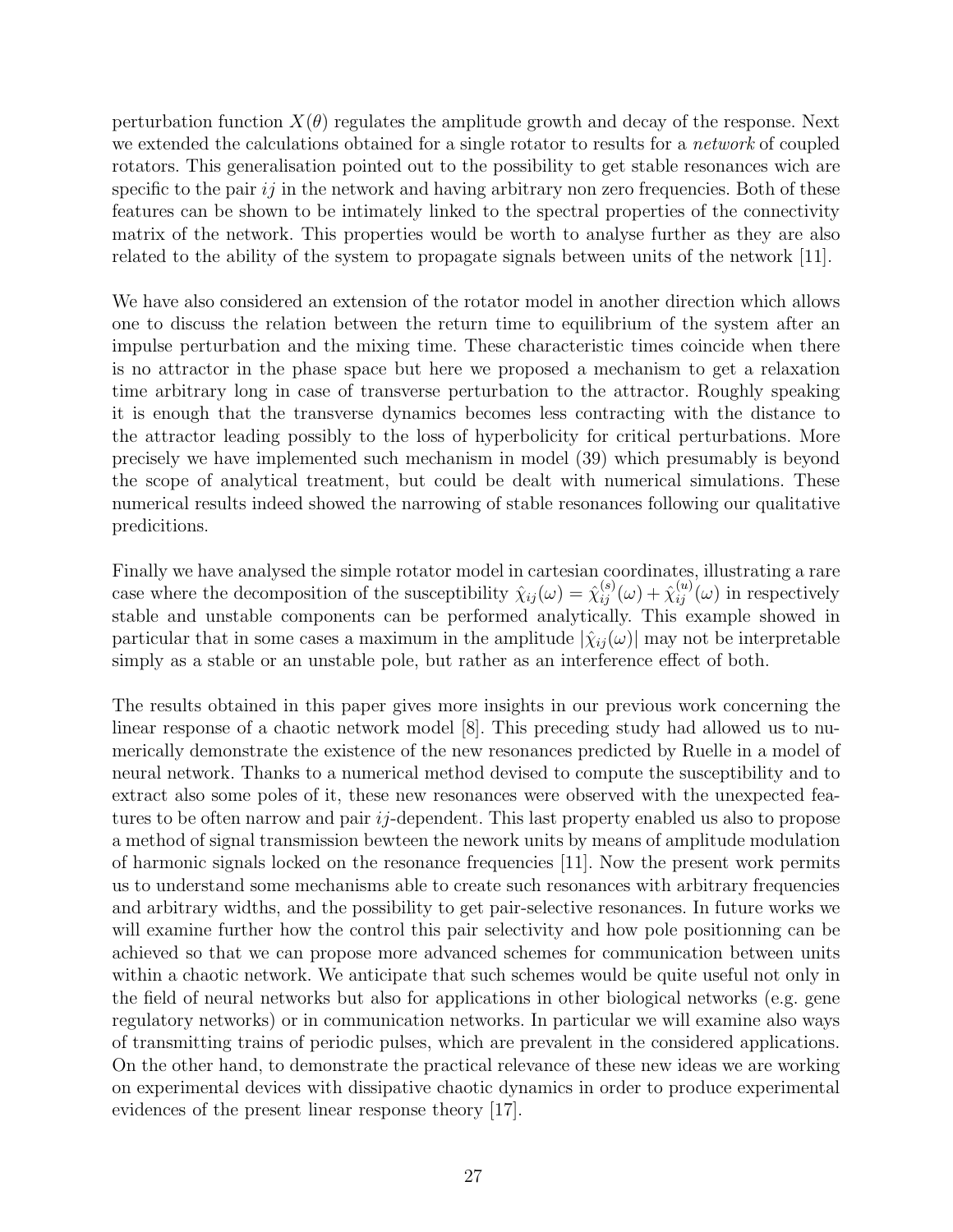From the theoretical side it would be worth to deepen the consequences of the fractal (cantorlike) structure of generic strange attractors, a feature which was not considered in this paper. A generalisation of our rotator model would be to replace the contracting dynamics along the radial direction by a baker map. To this purpose a good model candidate to be investigated in the future could be the nonlinear multibaker map analysed in [18]. This reference considers a class of perturbed multibaker map mimicking a field driven, thermostated random walk for which a non trivial SRB measure can be analytically computed to first order in the field parameter. This system exhibits indeed a fractal structure in the stable direction. Moreover in some limit, this system becomes nonhyperbolic, in a similar way to the example numerically treated in Section 4.3.

Finally, many questions addressed above would be worth to be studied beyond the linear response regime, which is in the scope of our present numerical techniques.

# A Some generalisation in *n*-dimensional space

In this appendix we analyse further the way the impulse response function  $\chi_{ij}(t)$ , defined by eq. (25), can be decomposed as the sum  $\chi_{ij}(t) = \chi_{ij}^{(s)}(t) + \chi_{ij}^{(u)}(t)$  [eq. (27)] in a higher dimensional space. The unstable contribution  $\chi_{ij}^{(u)}(t)$  in this sum has been dealt with in details by Ruelle who introduces the concept of unstable divergence. In what follows we recall this concept and we present an attempt of dealing with the stable part  $\chi_{ij}^{(u)}(t)$ . To this purpose we introduce hypothesis on the underlying dynamical system so that we can generalise some conclusions obtained in this paper with the simple rotator model.

The unstable part  $\chi_{ij}(t)$  has been studied by Ruelle in [4] in the case of a general observable A. When  $A = x_i$  the result of this analysis can be expressed by a correlation function which can be written as:

$$
\chi_{ij}^{(u)}(t) = -\int \rho_F(d\mathbf{x}) F_i^t(\mathbf{x}) \operatorname{div}^u \mathbf{X}_j^u(\mathbf{x})
$$
  
= -  $x_i(t)$ ;  $\operatorname{div}^u \mathbf{X}_j^u(\mathbf{x}(0)) >$  (A.1)

In this equation the differential operator div<sup>u</sup> is called the *unstable divergence*, i.e. the usual divergence<sup>[7](#page-27-0)</sup> operator restricted to differentiating the field  $X_j^u$  only along the unstable directions and computed with respect to the invariant measure  $\rho_F(d\mathbf{x})$  (which is absolutely continous in these directions). We propose to retrieve the result (A.1) in the particular case where we can assume a change of variables

$$
\mathbf{x} = \boldsymbol{\xi}(\mathbf{u}, \mathbf{s}) \tag{A.2}
$$

<span id="page-27-0"></span><sup>&</sup>lt;sup>7</sup> The divergence div<sub> $\zeta$ </sub>**X** =  $\frac{1}{\zeta}$ div( $\zeta$ **X**) of vector field **X** computed with respect to the invariant measure  $\rho(d\mathbf{x}) = \zeta(\mathbf{x})d\mathbf{x}$  can be defined as the Lie derivative  $L_{\mathbf{X}}(\rho) = (\text{div}_{\zeta} \mathbf{X}) \rho$ .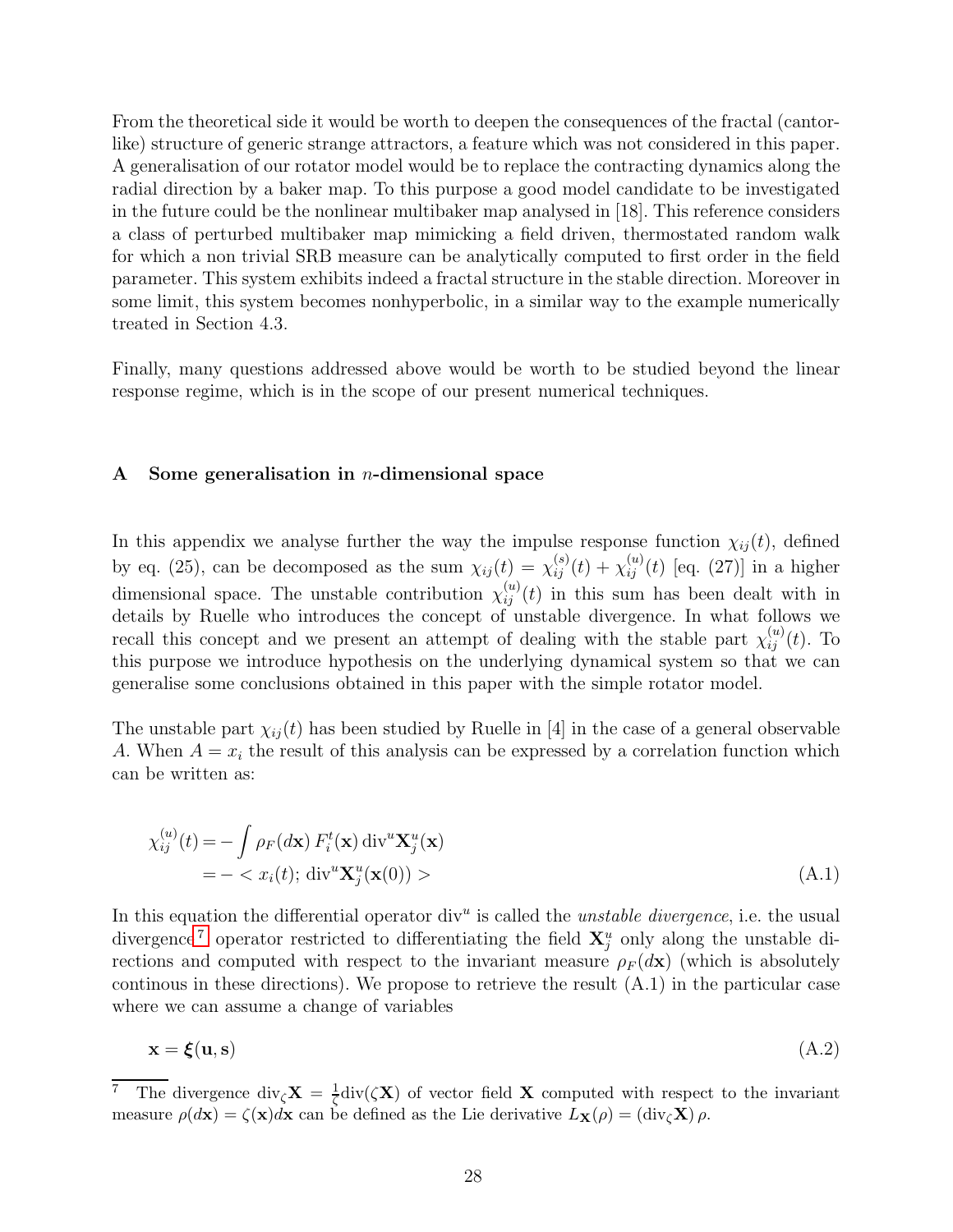such that u and s are coordinates representing respectively the unstable and the stable manifolds of system  $\mathbf{x}_{t+1} = \mathbf{F}(\mathbf{x}_t)$ . Moreover let us suppose that coordinates  $(\mathbf{u}, \mathbf{s})$  can be characterised by a diagonal metrics:

$$
||d\mathbf{x}||^2 = \sum_{k=1}^{m} g_k(\mathbf{u}, \mathbf{s}) du_k^2 + \sum_{k=1}^{n} h_k(\mathbf{u}, \mathbf{s}) ds_k^2 \qquad (m+n=N)
$$
 (A.3)

with  $g_k = \|\frac{\partial \boldsymbol{\xi}}{\partial u_k}\|$  $\frac{\partial \boldsymbol{\xi}}{\partial u_k}$ ||<sup>2</sup> and  $h_k = \|\frac{\partial \boldsymbol{\xi}}{\partial s_k}$  $\frac{\partial \mathbf{\xi}}{\partial s_k}$ ||<sup>2</sup>. These hypothesis are a direct generalisation of the rotator model studied in Section 4. In that case the coordinates  $(u, s)$  are simply the polar coordinates  $(\theta, r)$ .

Using these coordinates, we assume also that the invariant measure  $\rho_F(d\mathbf{x})$  can be factorised as

$$
\rho_F(d\mathbf{x}) = \rho^{(u)}(du)\,\rho^{(s)}(ds) \tag{A.4}
$$

where the measure in the stable directions,  $\rho^{(s)}(ds)$ , is typically singular, and  $\rho^{(u)}$  is absolutely continuous along the unstable directions with a density  $\zeta(\mathbf{u})$ . So the invariant measure  $\rho_F(d\mathbf{x})$ will be also written as:

$$
\rho_F(d\mathbf{x}) = \zeta(\mathbf{u}) \sqrt{g(\mathbf{u}, \mathbf{s})} du_1 \cdots du_m \rho^{(s)}(ds)
$$
\n(A.5)

where  $\sqrt{g}$  is the determinant of the metric tensor (restricted to the unstable coordinates). Now we compute the unstable contribution of the susceptibility :

$$
\chi_{ij}^{(u)}(t) = \int \rho_F(d\mathbf{x}) \nabla F_i^t(\mathbf{x}) \cdot \mathbf{X}_j^{(u)}(\mathbf{x}) \tag{A.6}
$$

where  $\mathbf{X}_i^{(u)}$  $j^{(u)}_j$  is the projection on the unstable space of vector  $\mathbf{X}_j$  (the perturbation along the coordinate  $x_j$ ). We can assume that  $\mathbf{X}_j^{(u)}$  decomposes as:

$$
\mathbf{X}_{j}^{(u)}(\mathbf{u}, \mathbf{s}) = \sum_{k=1}^{m} X_{jk}(\mathbf{u}, \mathbf{s}) \frac{\partial \boldsymbol{\xi}}{\partial u_{k}}
$$
(A.7)

Then by noticing that  $\nabla F_i^t(\mathbf{x}) \cdot \mathbf{X}_j^{(u)} = \sum_{k=1}^m$  $\frac{\partial F_i^t}{\partial u_k} X_{jk}$  the unstable susceptibility can be written as:

$$
\chi_{ij}^{(u)}(t) = \int \rho^{(s)}(ds) \zeta \sqrt{g} \, du_1 \cdots du_m \left( \sum_{k=1}^m \frac{\partial F_i^t}{\partial u_k} X_{jk} \right)
$$

Integration by part on variable  $u_k$  simplifies the equation because the integrated term can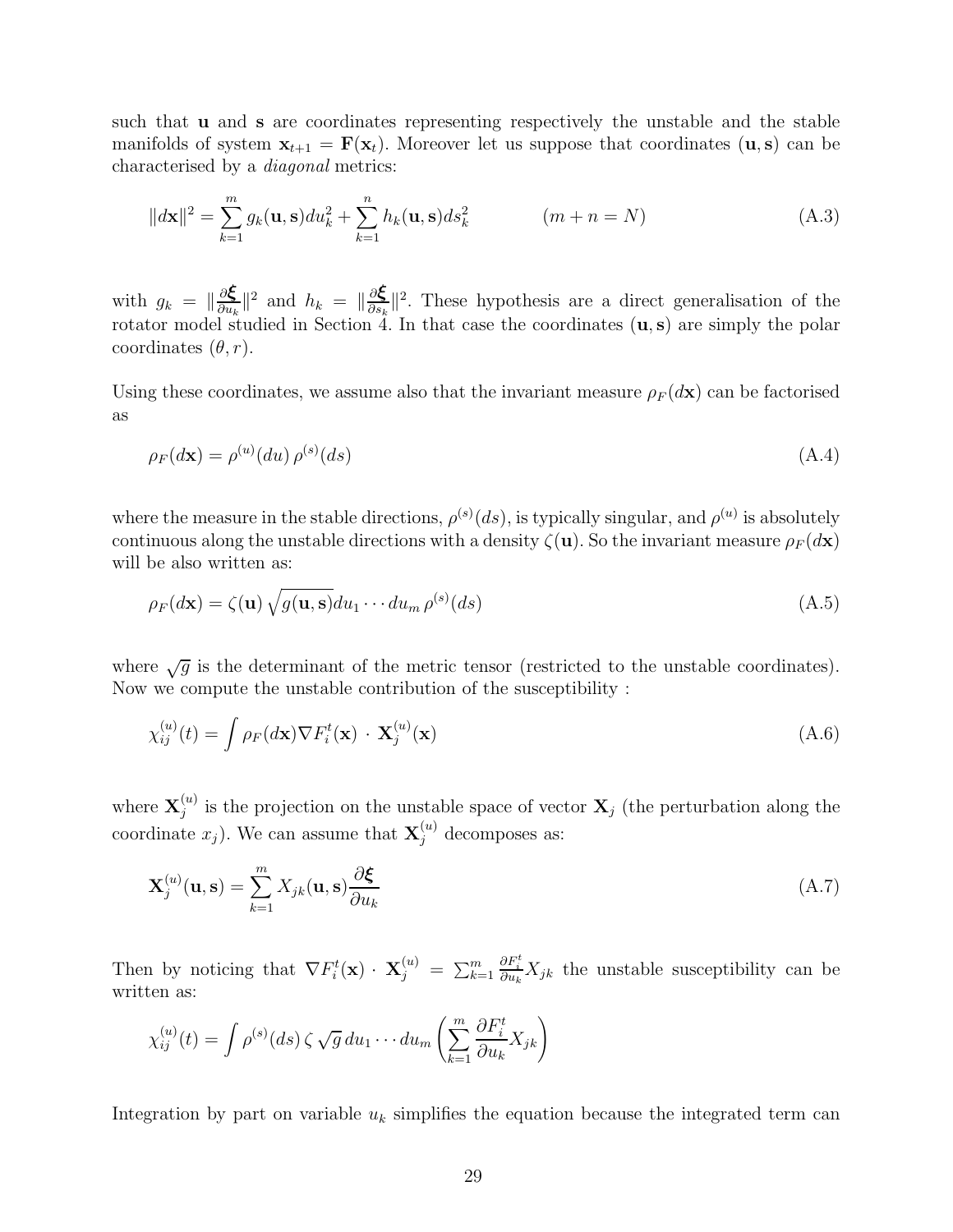be assumed to vanish. Therefore one obtains:

$$
\chi_{ij}^{(u)}(t) = -\int \rho^{(s)}(ds) du_1 \cdots du_m F_i^t \sum_{k=1}^m \frac{\partial}{\partial u_k} \left[ \zeta \sqrt{g} X_{jk} \right]
$$
\n(A.8)

Finally the equation (A.1) is retrieved by defining

$$
\operatorname{div}_{\zeta}^u \mathbf{X}^u = \frac{1}{\zeta} \frac{1}{\sqrt{g}} \sum_{k=1}^m \frac{\partial}{\partial u_k} \left[ \zeta \sqrt{g} X_{jk} \right] \tag{A.9}
$$

When  $\zeta = 1$  the righthand side of this equation is the standard expression of the divergence expressed in curvilinear coordinates. The upperscript u indicates however that the differentiation acts only with respect to the coordinates u of the unstable manifold (see footnote 7).

# The stable response function

We focus now on the stable contribution of the decomposition  $(42)$  of the susceptibility. This term is thus given by:

$$
\chi_{ij}^{(s)}(t) = \int \rho_F(d\mathbf{x}) \nabla F_i^t(\mathbf{x}) \cdot \mathbf{X}_j^{(s)}(\mathbf{x})
$$
\n(A.10)

where  $\mathbf{X}_i^{(s)}$  $j_j^{(s)}$  is the projection on the stable space of the perturbation  $\mathbf{X}_j$ . Let us remark that  $\mathbf{X}^{(s)}_i$  $j^{(s)}$  can be computed in terms of the function  $\xi$  as:

$$
\mathbf{X}_{j}^{(s)} = X_{j} \sum_{k=1}^{m} \frac{1}{h_{k}} \frac{\partial \xi_{j}}{\partial s_{k}} \frac{\partial \xi}{\partial s_{k}}
$$
(A.11)

So the integral for  $\chi_{ij}^{(s)}$  becomes sightly more explicit:

$$
\chi_{ij}^{(s)}(t) = \int \rho^{(s)}(ds)\rho^{(u)}(du) \sum_{k=1}^{n} \left( \frac{1}{h_k} \frac{\partial F_i^t}{\partial s_k} X_j \frac{\partial \xi_j}{\partial s_k} \right) \tag{A.12}
$$

The reason why we cannot transform this expression into a correlation function, as was done for the unstable part, is that here we are not allowed to integrate by part on variables  $s_k$ . Indeed the invariant measure is typically singular in s (there is no density function in  $\rho^{(s)}$ ). At this stage one cannot proceed further in the development of  $\chi_{ij}^{(s)}(t)$  unless additional hypothesis are made on the dynamics.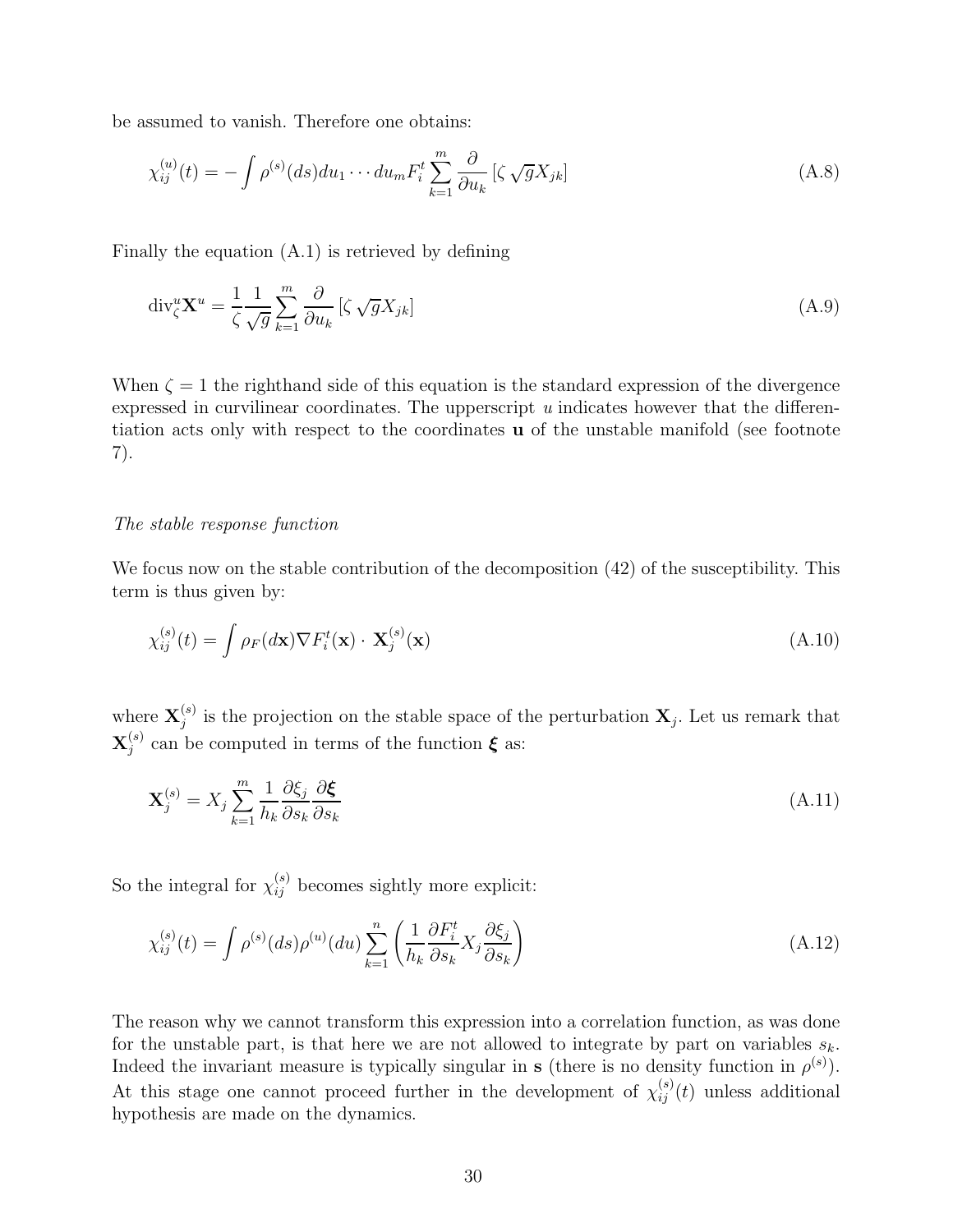In what follows, simplifying hypothesis will be added on the dynamics in order to factorise the integral (A.12) into separate contributions of respectively the stable and the unstable coordinates. Although these assumptions are compelling, they are satisfied in the case of our simple rotator model, thus generalising the properties obtained in this framework.

So let us consider four factorisation hypothesis as follows. The first one is that the dynamics  $\mathbf{x}_{t+1} = \mathbf{F}(\mathbf{x}_t)$  decouples in terms of coordinates  $(\mathbf{u}, \mathbf{s})$  and becomes

$$
\mathbf{u}_{t+1} = \mathbf{U}(\mathbf{u}_t)
$$
  
\n
$$
\mathbf{s}_{t+1} = \mathbf{S}(\mathbf{s}_t)
$$
\n(A.13)

with some functions **U** and **S**. The second assumption is that the change of variables from  $(u, s)$  to x can be written as the product

$$
x_j = \xi_j(\mathbf{u}, \mathbf{s}) = \varphi_j(\mathbf{u}) \eta_j(\mathbf{s}). \tag{A.14}
$$

By combining these two assumptions the t-th iterates of dynamics can factorise as  $F_i^t(\mathbf{x}) =$  $\varphi_i(\mathbf{U}^t(\mathbf{u}))\eta_i(\mathbf{S}^t(\mathbf{s}))$ . The third hypothesis is that the metrics functions  $h_k$  defined in eq. (A.3) can be also factorised:

$$
h_k(\mathbf{u}, \mathbf{s}) = \alpha_k(\mathbf{s}) \, \beta_k(\mathbf{u})
$$

Then, assuming finally the following choice for the perturbing function  $X_j(\mathbf{x}) = \Gamma(\mathbf{s})\psi(\mathbf{u}),$ the stable susceptibility can be factorised as:

$$
\chi_{ij}^{(s)}(t) = \sum_{k=1}^{n} \left( \int \rho^{(s)}(ds) \frac{1}{\alpha_k} \frac{\partial \eta_i}{\partial s_k} (\mathbf{S}^t(\mathbf{s})) \frac{\partial \eta_j}{\partial s_k} (\mathbf{s}) \Gamma(\mathbf{s}) \right) \left( \int \rho^{(u)}(du) \frac{1}{\beta_k} \varphi_i(\mathbf{U}^t(\mathbf{u})) \varphi_j(\mathbf{u}) \psi(\mathbf{u}) \right)
$$
  
= 
$$
\sum_{k=1}^{n} Z_{ijk}(t) C_{ijk}(t)
$$
(A.15)

In this last expression of  $\chi_{ij}^{(s)}(t)$ , the  $C_{ijk}(t)$  are correlation functions of the unstable dynamics, namely

$$
C_{ijk}(t) = \langle \varphi_i(\mathbf{u}_t); \varphi_j(\mathbf{u}_0) \frac{\psi(\mathbf{u}_0)}{\beta_k(\mathbf{u}_0)} \rangle
$$
\n(A.16)

whereas the  $Z_{ijk}(t)$  are not correlation functions because it cannot be expressed as (14).

In order to simplify the notation, now we consider the case where there is only one stable direction  $(n = 1)$ . Then eq.  $(A.15)$  reduces to:

$$
\chi_{ij}^{(s)}(t) = Z_{ij}(t) C_{ij}(t) \tag{A.17}
$$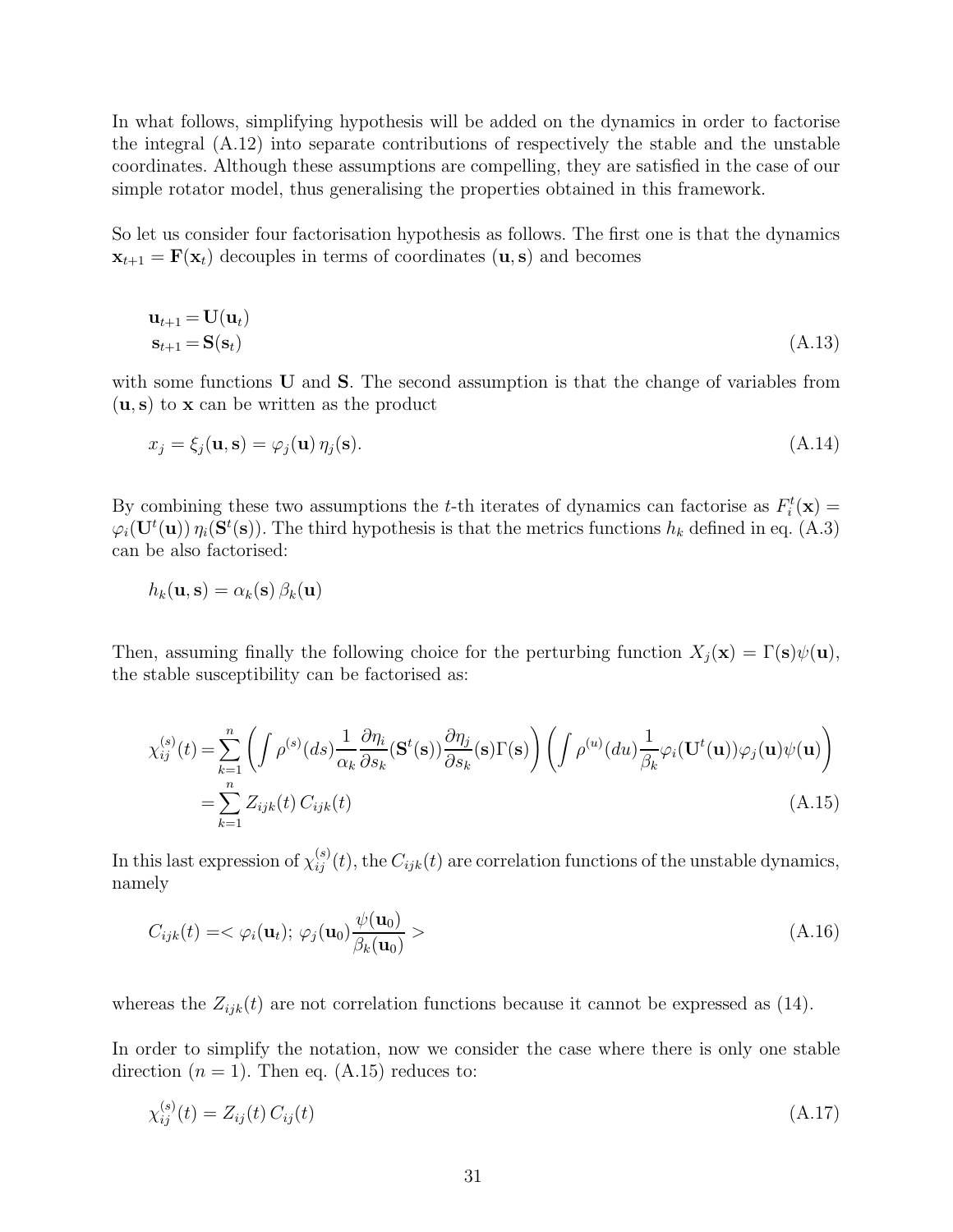For hyperbolic mixing systems the correlation function  $C_{ij}(t)$  can be decomposed as a sum:

$$
C_{ij}(t) = \sum_{k=1}^{\infty} c_{ijk} e^{-(\mu_k + i\omega_k)t} + c.c.
$$

whose Fourier transform is readily deduced as:

$$
\hat{C}_{ij}(\omega) = \sum_{k=1}^{\infty} \frac{c_{ijk}}{1 - e^{i(\omega - \omega_k) - \mu_k}} + c.c.
$$

This function possesses complex poles for  $\omega = \pm \omega_k - i\mu_k$ . These are the Ruelle-Policott resonances already mentioned and they do not depend on the choice of the pair *ij*. For hyperbolic mixing systems one gets  $0 < \mu_1 \leq \mu_2 \leq \cdots$  and  $\mu_1^{-1}$  is the mixing time (cf. Section 4.3 ). Thus the Fourier transform of  $(A.17)$  becomes the convolution product:

$$
\hat{\chi}_{ij}^{(s)}(\omega) = \frac{1}{2\pi} \int \frac{c_{ijk} \hat{Z}_{ij}(\omega')}{1 - e^{i(\omega - \omega' - \omega_k) - \mu_k}} d\omega'
$$
\n(A.18)

where  $\hat{Z}_{ij}(\omega)$  is the Fourier transform of  $Z_{ij}(t)$ . The latter is not a correlation function but it can be assumed to exponentially converge towards 0 since it is related to the stable dynamics. So, due to the singularities of  $\hat Z_{ij}(\omega)$  the complex susceptibility  $\hat \chi^{(s)}_{ij}(\omega)$  can acquire new poles distinct from the Ruelle-Policott resonances, and the latter can depend on the pair ij as mentionned in Section 4.2. For example let us consider the simplest case for  $Z_{ij}(t)$  where it is a function of the form:

$$
Z_{ij}(t) = a_{ij} e^{-(q_{ij} + ip_{ij})t} + c.c.
$$
 (A.19)

Then the complex susceptibility takes the expression:

$$
\hat{\chi}_{ij}^{(s)}(\omega) = \sum_{k=1}^{\infty} \left( \frac{a_{ij} c_{ijk}}{1 - e^{i(\omega - \omega_k - p_{ij}) - \mu_k - q_{ij}}} + \frac{\overline{a}_{ij} c_{ijk}}{1 - e^{i(\omega - \omega_k + p_{ij}) - \mu_k - q_{ij}}} \right) + c.c.
$$
\n(A.20)

Therefore, in this simple case where  $\hat{Z}_{ij}(\omega)$  can be characterised by only two poles  $q_{ij} \pm i p_{ij}$ , it is seen that the stable resonances are obtained by splitting the Ruelle-Policott resonances in any combinations of the form  $\pm \omega_k \pm p_{ij} - i(\mu_k + q_{ij})$ . Notice that the real parts of these new poles are bounded from below by  $\mu_1$ . So in this framework the time of return to equilibrium is the "mixing" time.

Extending the example of eq. (A.19), new resonances can be created for each poles of  $\hat{Z}_{ij}$  and for each terms (i.e. each stable directions) in the more general expression (A.15) of  $\chi_{ij}^{(s)}(t)$ . Therefore we conclude that the existence of these poles enables the susceptibility to possess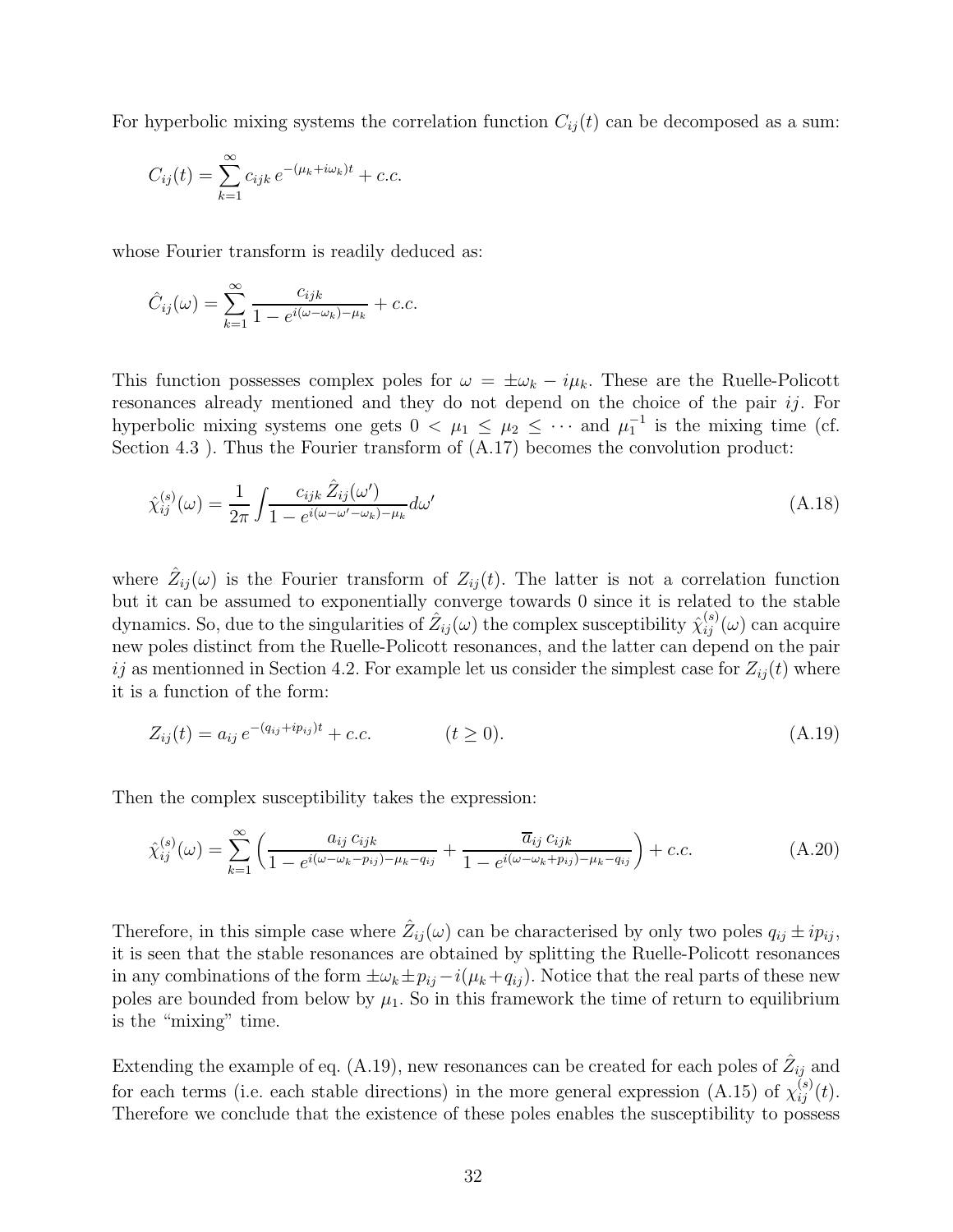resonances which possibly are specific to the pair  $i\dot{j}$ . This means that a periodic forcing of one degree of freedom  $j$  of the system can result in principle in a resonance in another degree of freedom i whose frequency is specific to it. This is precisely this possibility of  $ij$ -dependent resonances which is exploited in [11] in order to perform selective transmission of signals in a chaotic networks of interconnected units.

# References

- [1] Landau L., "Physique Statistique", Mir Editions, Moscow.
- [2] Dorfmann B.,"An introduction to chaos in nonequilibrium statistical mechanics." , Cambridge University Press, (1999).
- [3] D. Ruelle, General linear response formula in statistical mechanics, and the fluctuationdissipation theorem far from equilibrium, *Phys. Lett. A* 245 (1998) 220-224.
- [4] D. Ruelle, Smooth Dynamics and new theoretical ideas in nonequilibrium statistical mechanics, J. of Stat. Phys. 95 (1999) 393-468.
- [5] M. Falcioni, S. Isola and A. Vulpiani, Correlation functions and relaxation properties in chaotic dynamics and statistical mechanics, Phys. Lett. A 144 (1990) 341-346; M. Falcioni and A. Vulpiani, The relevance of chaos for the linear response theory, Phys. A 215 (1995) 481-494.
- [6] G. Boffetta, G. Lacorata, S. Musacchio and A. Vulpiani, Relaxation of finite perturbations: Beyond the Fluctuation-Response relation, Chaos 13 (2003) 806.
- [7] C. Reick, Linear response of the Lorenz system, Phys. Rev. E  $66$  (2002) 036103-1/11.
- [8] B. Cessac and J-A Sepulchre, Stable resonances and signal propagation in a chaotic network of coupled units, Phys. Rev. E 70 (2004) 056111 .
- [9] Gaspard P. "Chaos, scattering and statistical mechanics", Cambridge Non-Linear Science series 9, (1998)
- [10] M. Policott, Invent. Math. 81 (1985) 413-426. D. Ruelle, J. Differential Geometry 25 (1987) 99-116.
- [11] B. Cessac and J-A Sepulchre, Transmitting a signal by amplitude modulation in a chaotic network, *CHAOS* **16** (2006) 013104-1/12.
- [12] The general definition of the SRB measure  $\rho_F$  is  $\lim_{T\to\infty} \frac{1}{T}$  $\frac{1}{T} \sum_{t=1}^{T} \mathbf{F}^{t*} m$  but it is equivalent to  $\rho_F = \lim_{t \to \infty} F^{*t} dx$  if F is topologically mixing.
- [13] D. Ruelle, Differentiation of SRB states, Com. Math. Phys. 187 (1997) 227-241. D. Ruelle, Differentiation of SRB states: Corrections and Complements, Com. Math. Phys. 234 (2003) 185-190.
- [14] N. G. van Kampen, The Case against Linear Response Theory, Phys. Norv. 5 (1971) 10.
- [15] R. Kubo, Brownian motion and nonequilibrium statistical mechanics, Science 233 (1986) 330.